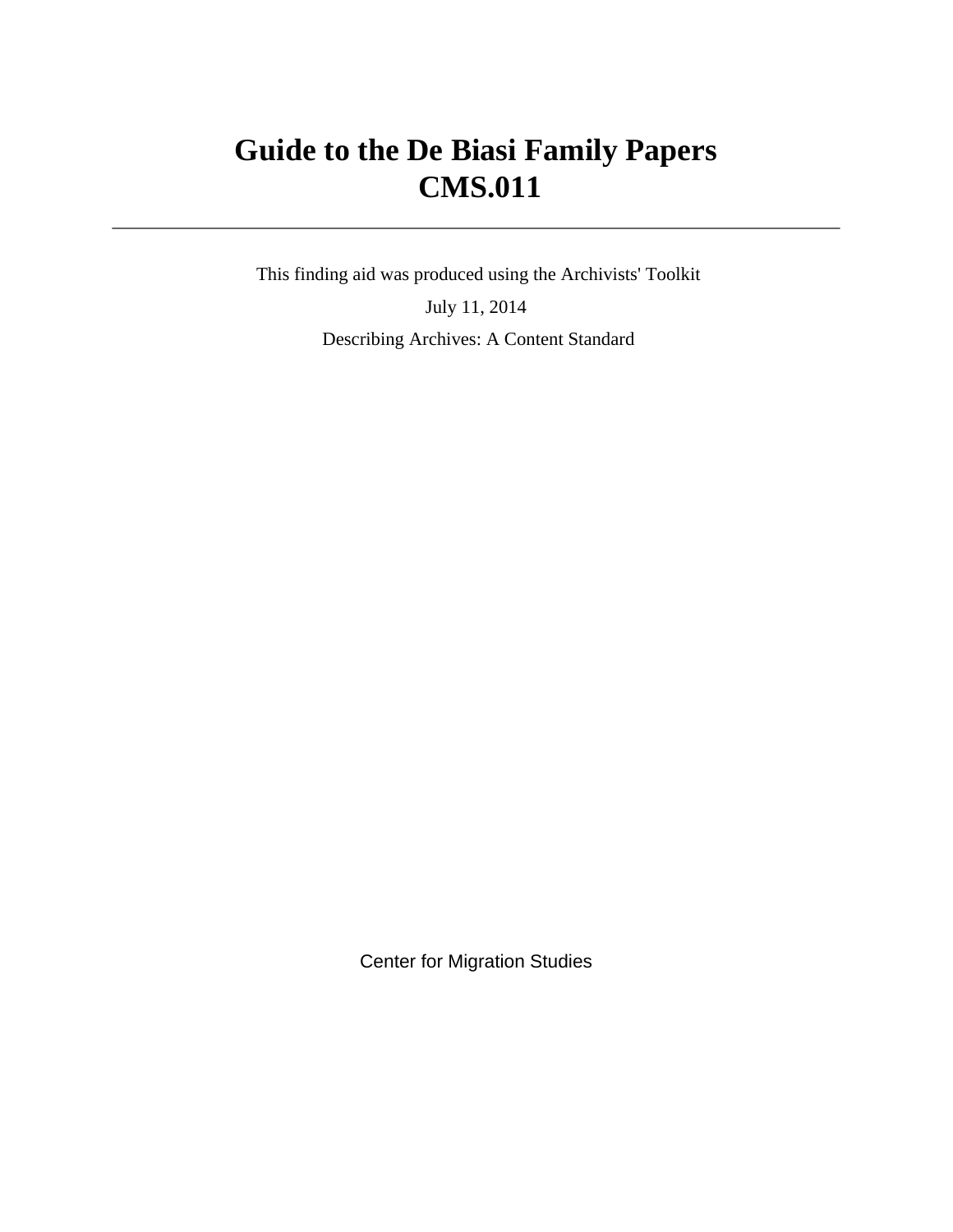# **Table of Contents**

| Series III: Mario De Biasi, Emilia De Biasi: De biasi Advertising Agency: Correspondence and |
|----------------------------------------------------------------------------------------------|
| .24                                                                                          |
|                                                                                              |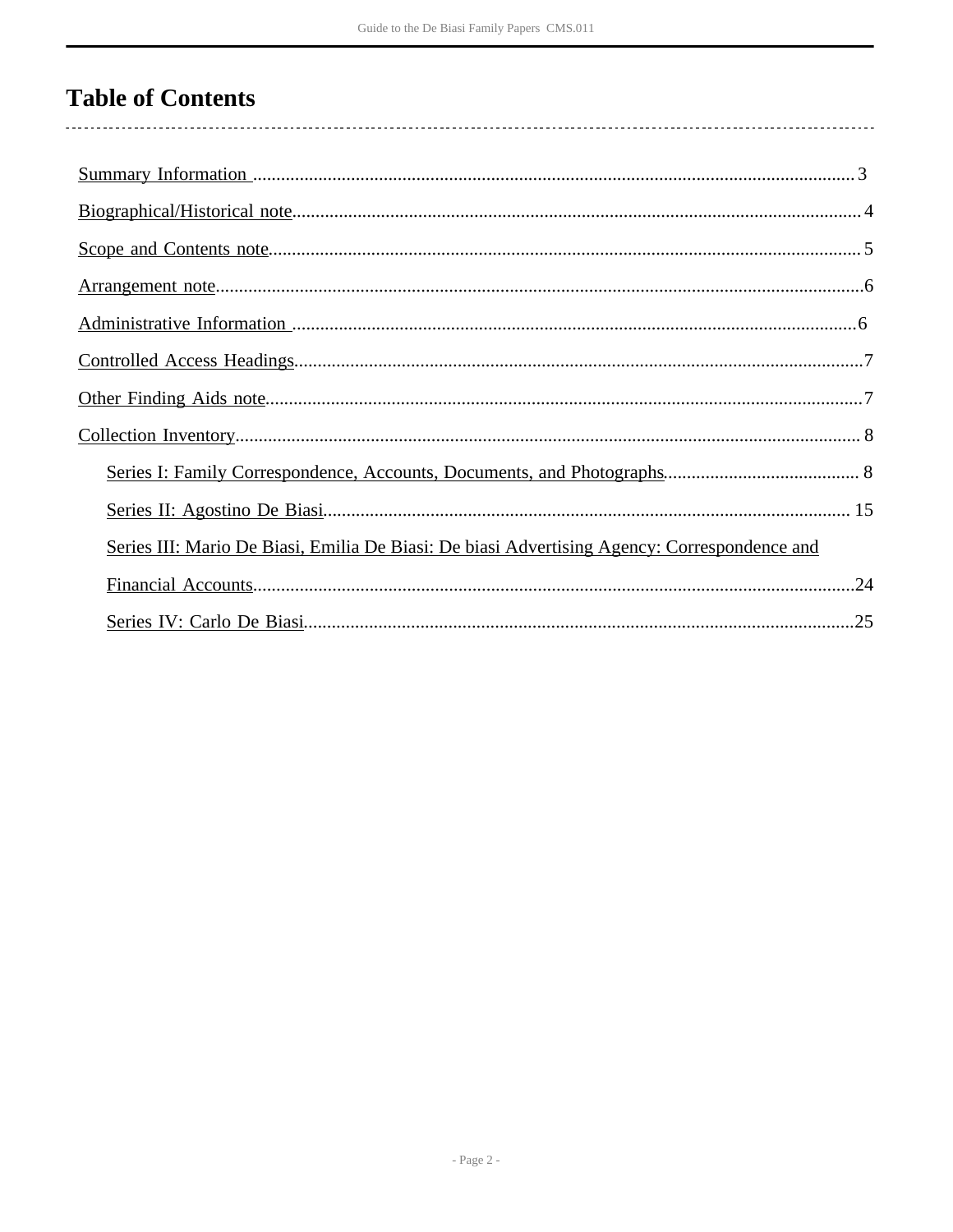# <span id="page-2-0"></span>**Summary Information**

| <b>Repository</b> | <b>Center for Migration Studies</b>                                                                                                                                                                                                                                                                                                                                                                                                                                                                                                                                                                                                                                                                                                                                                                                                                                                                                                                                                                                                              |
|-------------------|--------------------------------------------------------------------------------------------------------------------------------------------------------------------------------------------------------------------------------------------------------------------------------------------------------------------------------------------------------------------------------------------------------------------------------------------------------------------------------------------------------------------------------------------------------------------------------------------------------------------------------------------------------------------------------------------------------------------------------------------------------------------------------------------------------------------------------------------------------------------------------------------------------------------------------------------------------------------------------------------------------------------------------------------------|
| <b>Title</b>      | De Biasi Family Papers                                                                                                                                                                                                                                                                                                                                                                                                                                                                                                                                                                                                                                                                                                                                                                                                                                                                                                                                                                                                                           |
| Date [inclusive]  | 1852-1970                                                                                                                                                                                                                                                                                                                                                                                                                                                                                                                                                                                                                                                                                                                                                                                                                                                                                                                                                                                                                                        |
| <b>Extent</b>     | 23.5 Linear feet 47 document cases and 3 microfilm reels.                                                                                                                                                                                                                                                                                                                                                                                                                                                                                                                                                                                                                                                                                                                                                                                                                                                                                                                                                                                        |
| Language          | English                                                                                                                                                                                                                                                                                                                                                                                                                                                                                                                                                                                                                                                                                                                                                                                                                                                                                                                                                                                                                                          |
|                   | Language of Materials note The collection is in English and Italian.                                                                                                                                                                                                                                                                                                                                                                                                                                                                                                                                                                                                                                                                                                                                                                                                                                                                                                                                                                             |
| <b>Abstract</b>   | This collection contains the papers of the De Biasi family, focusing mostly<br>on Carlo and Agostino De Biasi, two of the children of Giuseppe De Biasi<br>and Maria Antoniello, originally from Santa Lucia di Serino, Italy. Carlo<br>and Agostino immigrated to the United States in the early 1900s and were<br>both active in the Italian American journalism community in New York<br>City. The materials in the collection relate to the family history in regards<br>to the inheritance of the family property in Italy and the running of the<br>De Biasi Advertising Agency in New York. The bulk of the materials is<br>related to Agostino and Carlo's professional activities as journalists, both<br>ran Italian-American publications, and published news and features on<br>Italy and the Italian-American community during the Mussolini era. It<br>published fascist propaganda and was a Catholic weekly. The collection<br>contains their articles, clippings, correspondence, family vital records, and<br>other materials. |

## **Preferred Citation note**

Center for Migration Studies of New York; De Biasi Family Papers (CMS 011); Box; Folder.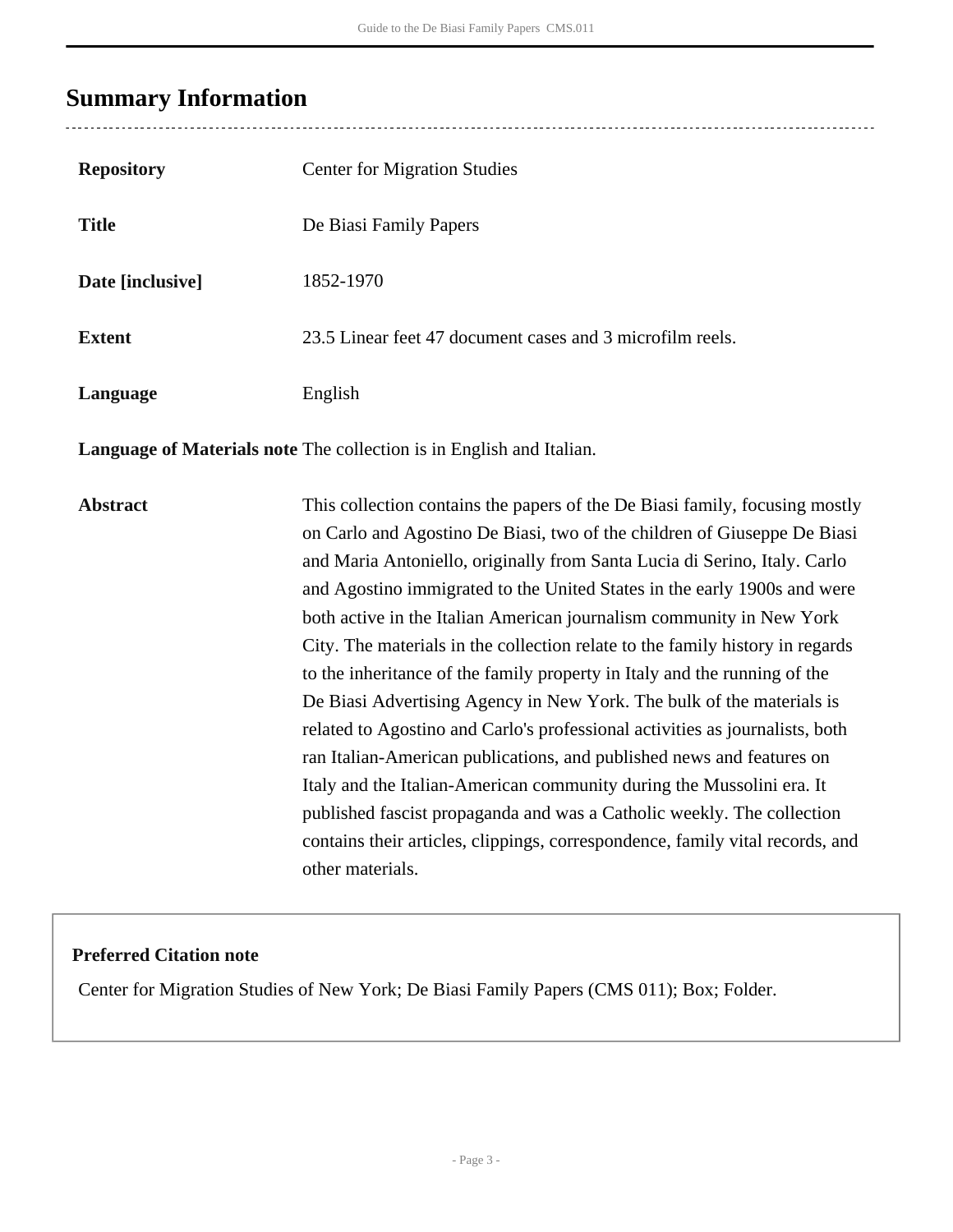## <span id="page-3-0"></span>**Biographical/Historical note**

Colomba de Filippis of Santa Lucia di Serino (Avellino Province) and Agostino De Biasi, lawyer from Guardia dei Lombardi had seven children: Carolina, Giulia, Concetta, Colomba (Concetta and Colomba became nuns), Enrico (who became a cleric), Ernesto (lawyer), and Giuseppe. When Colomba de Filippis died in 1897, she left the family property in Serino to her children. A dispute over the apportionment ensued.

In 1872, Giuseppe De Biasi, then a prominent small-town lawyer, married Maria Antoniello in Sant'Angelo dei Lombardi. They raised eight children: Ida (1873), Agostino (1875), Pasquale (1876), Mario (1878), Flora (1882), Esther (1890), Bruno (1893), and Carlo (1896). Agostino was the first to emigrate to America and arrived in New York in 1900. Already a seasoned journalist, he became associated with the Italian language daily, *Il Progresso Italo Americano*, and later became editor-in-chief. He simultaneously served as editor of *Il Telegrapho* and founded the Philadelphia daily *L'Opinione.*

In 1908, Agostino's father died and his mother and sister Flora immigrated to New York. Flora married Luigi Criscuoli in 1900 however she obtained an annulment for the marriage. By 1913, Mario, Bruno, Pasquale, and Carlo joined them. Among those remaining behind were Ida, married to Ernesto De Biasi, a first cousin, Esther, married to Antonio Rispoli, and the widowed aunt Giulia. Maria Antoniello De Biasi repatriated in 1923 and settled on the family property having purchased from the remaining heirs full title to the estate. She died in 1926. Flora also repatriated after in marriage to Ruggero Bolino in 1924.

All the De Biasi brother remained in New York. Bruno became a prominent physician; Pasquale became a journalist associated at one time with *Il Carroccio* and *Progresso Italo-Americano*, who often wrote under the pseudonym "Marchese di Lamporecchio." Mario De Biasi founded an advertising agency.

Agostino De Biasi served his relationship with *Il Progresso* in 1911 and assumed the post of editor-inchief of *L'Araldo Italiano*, another New York daily. In 1915, he founded the journal *Il Carroccio*. A monthly review demicated to the promotion of Italian national interests and culture, *Il Carroccio*, served during the Mussolini era as a vehicle for fascist propaganda in the United States. In spite of Agostino's fierce Italian loyalities, he fell out of favor with the fascist regime in 1927. *Il Carroccio* was banned from Italy and completely ceased publication between 1928 and 1931. It resumed briefly, but officially closed in 1935.

Agostino continued to write, during the war years he contributed unsigned articles to *Il Crociato*, the Catholic weekly founded and directed by his brother Carlo. Subsequently, he wrote a weekly column which was carried by dozens of Italian American newspapers from coast to coast. He was the author of serveral books, including *Tradition of Italian Nationalism* (1911), *The Gesture of Premuda* (1919),  *In Defense of Victory* (1920), *Kara-Kiri* (1922), and *The Battle of Italy in the United States* (1927). Agostino's main occupation after 1935 was the management of the De Biasi Advertising Agency founded by his brother Mario. Agostino helped found the Italy America Society and founded the Dante Alighieri Society of New York. The Italian government honored him with the Order of the Crown of Italy in recognition of his many services. He died in 1964 at eighty-nine.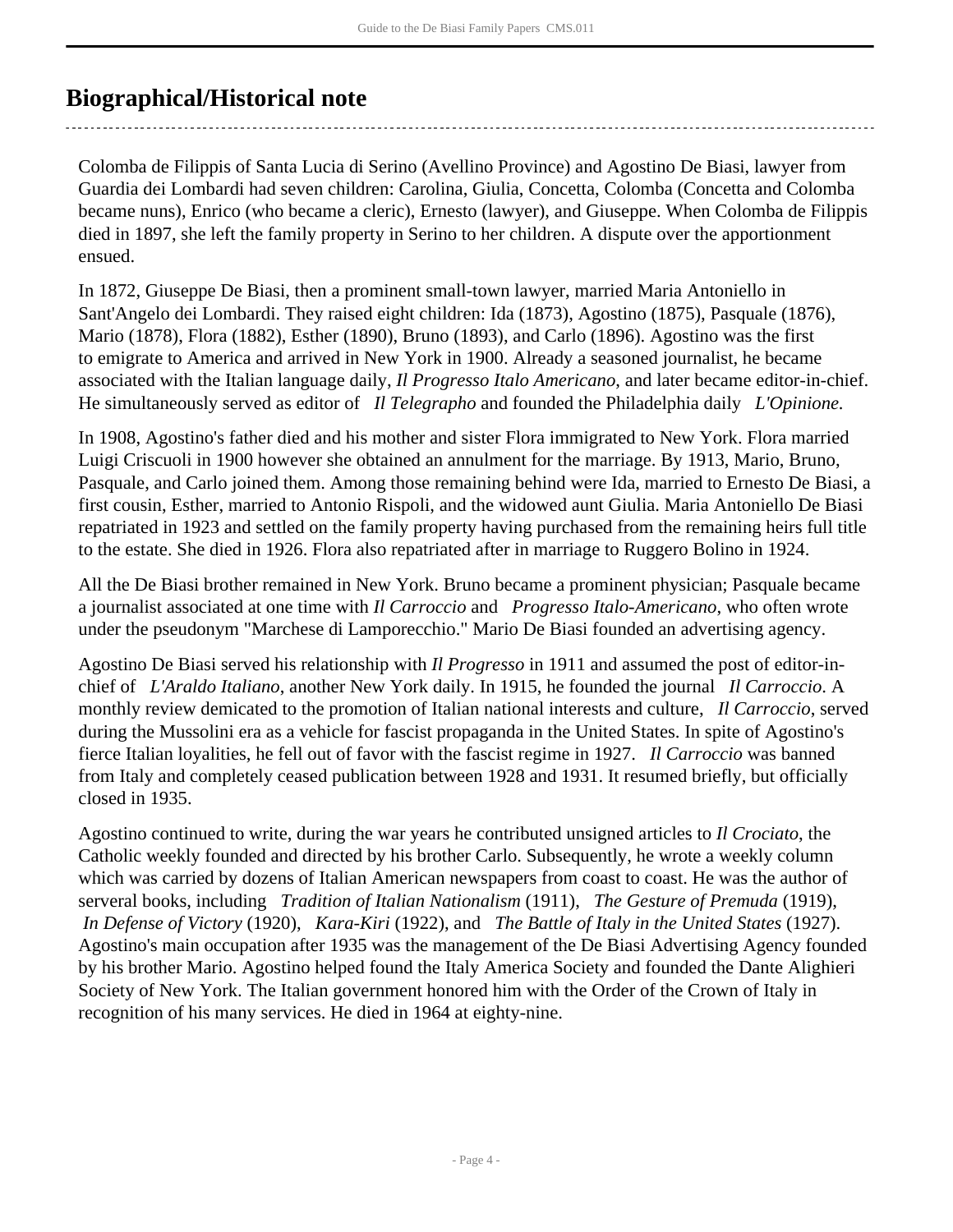Carlo De Biasi took out American citizenship shortly after his arrival in the United States in 1913 and served during World War I with the American expeditionary force in France. He was a talented writer, translator, and journalist, and actively collaborated on many books, journals, and newspapers. He published a weekly column in the *Progresso Italo Americano* under the pseudonym CDB on subjects related to Catholic life and culture. He edited several books for the Vatican City Religious Book Company of New York, translated Archbishop Cicognani's book *Sanctity in America* into Italian and edited the magazine *La Voce dell'Emigrato* published in New York by Monsignor Germano Formica. Carlo's life work was the Catholic weekly *Il Crociato* published in Brooklyn under the director of Monsignor Ciocia. He served as its managing editor from its inception in September 1933 through his retirement in the 1960s.

Carlo De Biasi was also involved in Italian American community affairs. He presided over the Sant'Angelo dei Lombardi Mutual Help Society after helping found it in 1925. From 1931 on he served as secretary of the Italian Benevolent Institute and Hospital and during World War II, he worked on behalf of Italian prisoners of war. His generous services to the community, the Catholic Church, and to the diocese of Brooklyn were recognized as St. John's University conferred upon him the Doctorate of Letters and the Catholic Church made him a Knight of the Order of Saint Gregory the Great. He died in 1971 at age 75.

## <span id="page-4-0"></span>**Scope and Contents note**

This collection documents the family history of the De Biasi family in Avellino, Italy and New York City from the 1850s up until 1970. Although the bulk of the collection is related to Agostino and Carlo De Biasi, there is materials related to the three generations of the De Biasi family. The collection contains a significant amount of material related to the inheritance of the family property in Serino, including wills, property surveys, death certificates, financial records, correspondence, photographs, and other materials. Correspondence between family members in Italy and the United States also make up a portion of the collection. There are also some materials related to the De Biasi Advertising Agency, including its financial records.

The materials related to Agostino document his professional life as a journalist, publisher and editor, including correspondence, financial records, clippings of his articles, drafts of articles, speeches, and issues of newspapers and journals. The materials related to Carlo document his professional career as a writer, journalist, and translator, including correspondence, clippings, issues of and newspaper copy to be published in *Il Crociato* , photographs, and research files on topics of interest to the De Biasis, including Italian immigration, assimilation, the Catholic Church, and American Italian relations.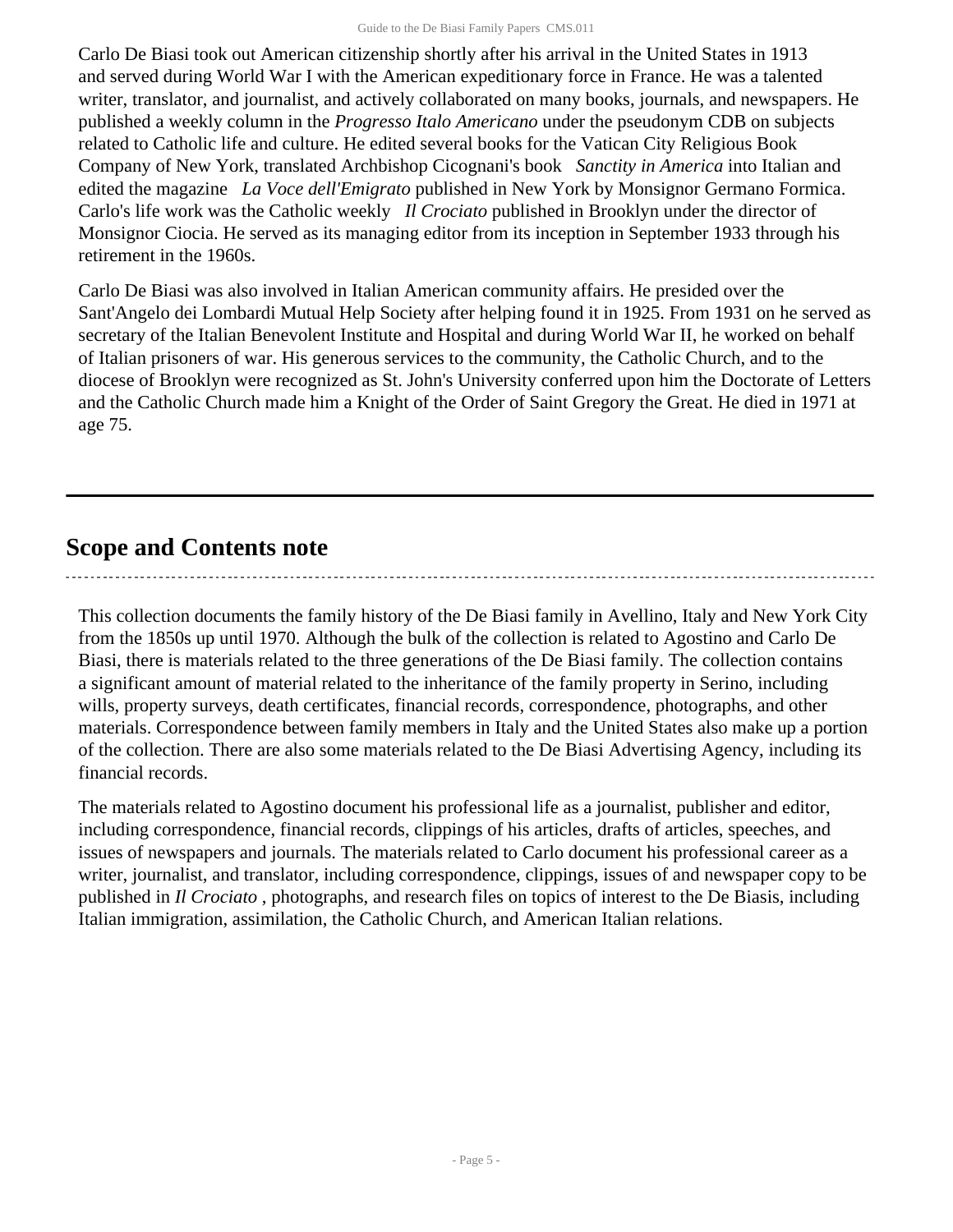## <span id="page-5-0"></span>**Arrangement note**

Series I: Family Correspondence, Accounts, Documents, and Photographs Series II: Agostino De Biasi Papers Series III: Mario De Biasi, Emilia De Biasi, and De Biasi Advertising Agency: Correspondence and Financial Accounts Series IV: Carlo De Biasi Papers

## <span id="page-5-1"></span>**Administrative Information**

## **Publication Information**

Center for Migration Studies

### **Revision Description**

Edited in compliance with DACS by Nicole Greenhouse June 2014

### **Conditions Governing Access note**

Open to researchers by appointment.

## **Conditions Governing Use note**

Copyright is owned by the Center for Migration Studies. Permission to publish materials must be requested before use.

#### **Immediate Source of Acquisition note**

This collection was donated in 1971 by Carlo De Biasi's widow.

#### **Processing Information note**

In 2014, this collection was entered into the Archivists' Toolkit in compliance with DACS and folder descriptions were simplified from the original print finding aid. (The original finding aid is available in print upon request). Folder titles in the container list online may vary from the the physical folder titles.

## **Appraisal note**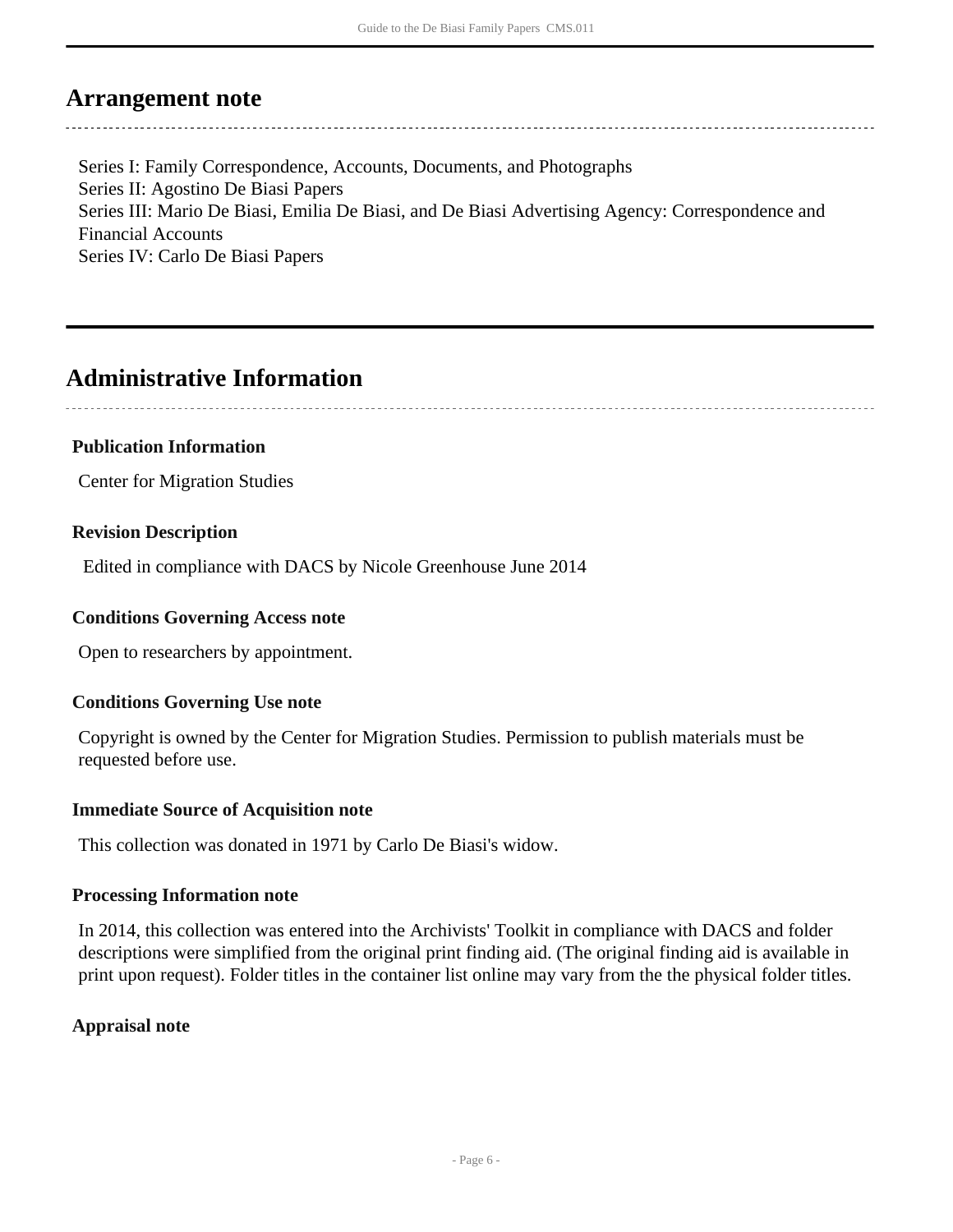During the initial processing, some files from Series IV were deaccessioned. The names of the discarded files have been preserved in the original finding aid.

# <span id="page-6-0"></span>**Controlled Access Headings**

## **Genre(s)**

• Italian American newspapers

### **Geographic Name(s)**

- New York (N.Y.)
- Santa Lucia di Serino (Italy)

### **Personal Name(s)**

- De Biasi, Agostino, 1875-
- De Biasi, Carlo, 1892 or 1893-1971

#### **Subject(s)**

- Italian Americans in mass media
- Italian Americans | v Newspapers.
- Italian Americans |x Intellectual life |y 20th century.
- Italian Americans |z New York (State) |z New York |v Newspapers.

## <span id="page-6-1"></span>**Other Finding Aids note**

The original inventory is available in print upon request.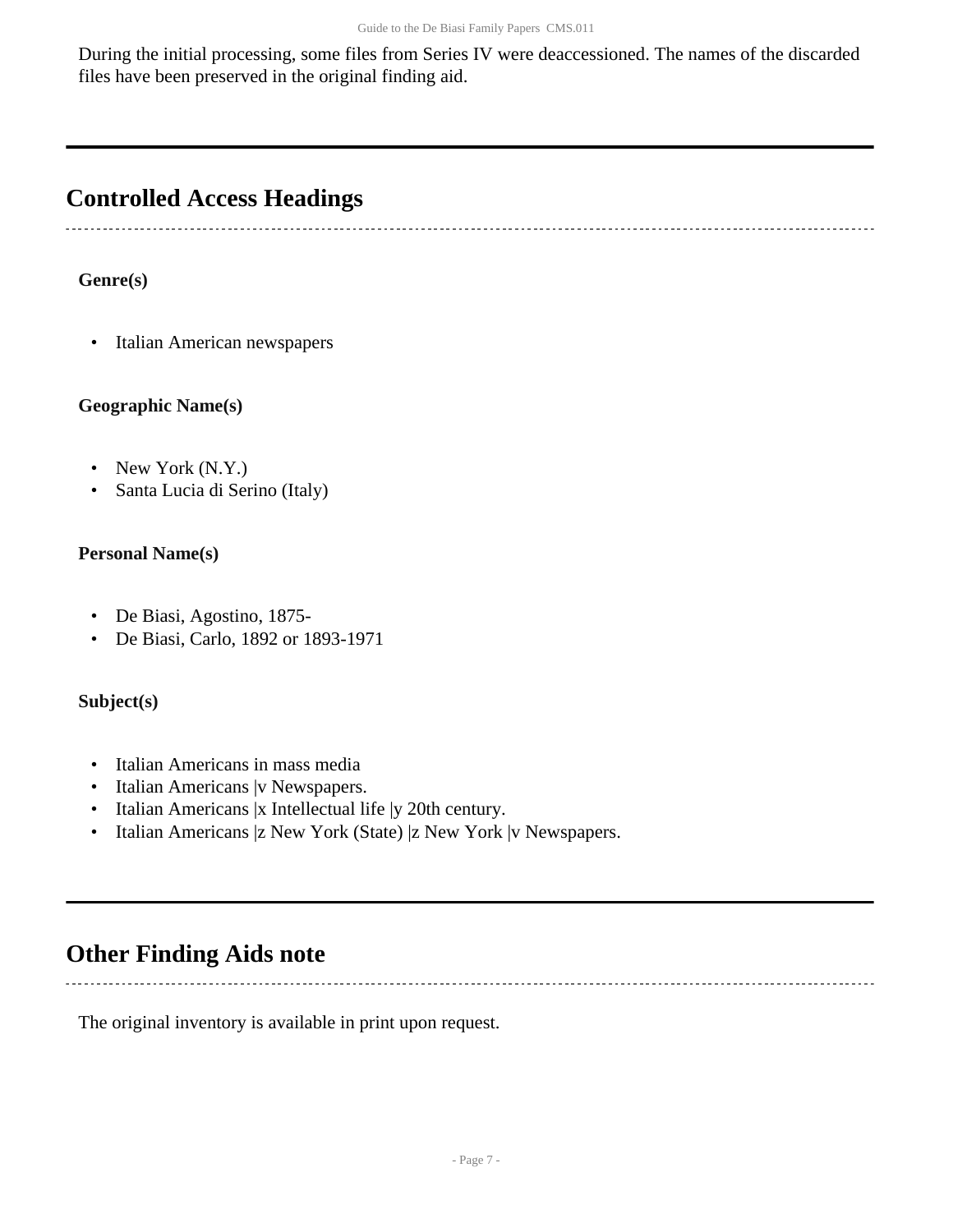**Series I: Family Correspondence, Accounts, Documents, and Photographs**

## <span id="page-7-0"></span>**Collection Inventory**

<span id="page-7-1"></span>**Series I: Family Correspondence, Accounts, Documents, and Photographs 1852-1963** 

#### **Scope and Contents note**

Series I documents Di Biasi family history, going back to 1846. The materials consist of wills, property surveys, death certificates, inventories, court proceedings, and other materials, primarily related to questions of inheritance. Included are a several photographs and a family tree.

It also holds letters written to the donor's father Giuseppe De Biasi, a lawyer in the town of Santa Lucia di Serino (Avellino) between 1879-1908, the year of his death. They were sent by members of the immediate family, relatives, and lawyers and pertain to family affairs. The letter come exclusively from within Italy. It also contains financial records from 1896-1900 pertaining to the family's property in Serino.

In 1908, Giuseppe De Biasi's widow, Maria Antoniello De Biasi, emigrated to the United States as at one time or another did her sons Agostino, Mario, Pasquale, Carlo Bruno, and Flora. Remaining behind were daughters Ida and Esther, sister-in-law Giulia, and many other relatives. An active and eduring correspondence ensured among the family members. Much of the correspondence centers around the disposition of the family property in Serino. In 1960 rights to the property were signed over by the many disparate heirs to one heir, George De Biasi, wgo sold the property in 1963 to a non-family member.

#### **Subseries A: Documents and Photographs 1852-1925**

|                                                          | Box  | <b>Folder</b> |
|----------------------------------------------------------|------|---------------|
| De Biasi Family Tree and other vital information undated | $-1$ |               |
| De Biasi Family Photos undated                           |      |               |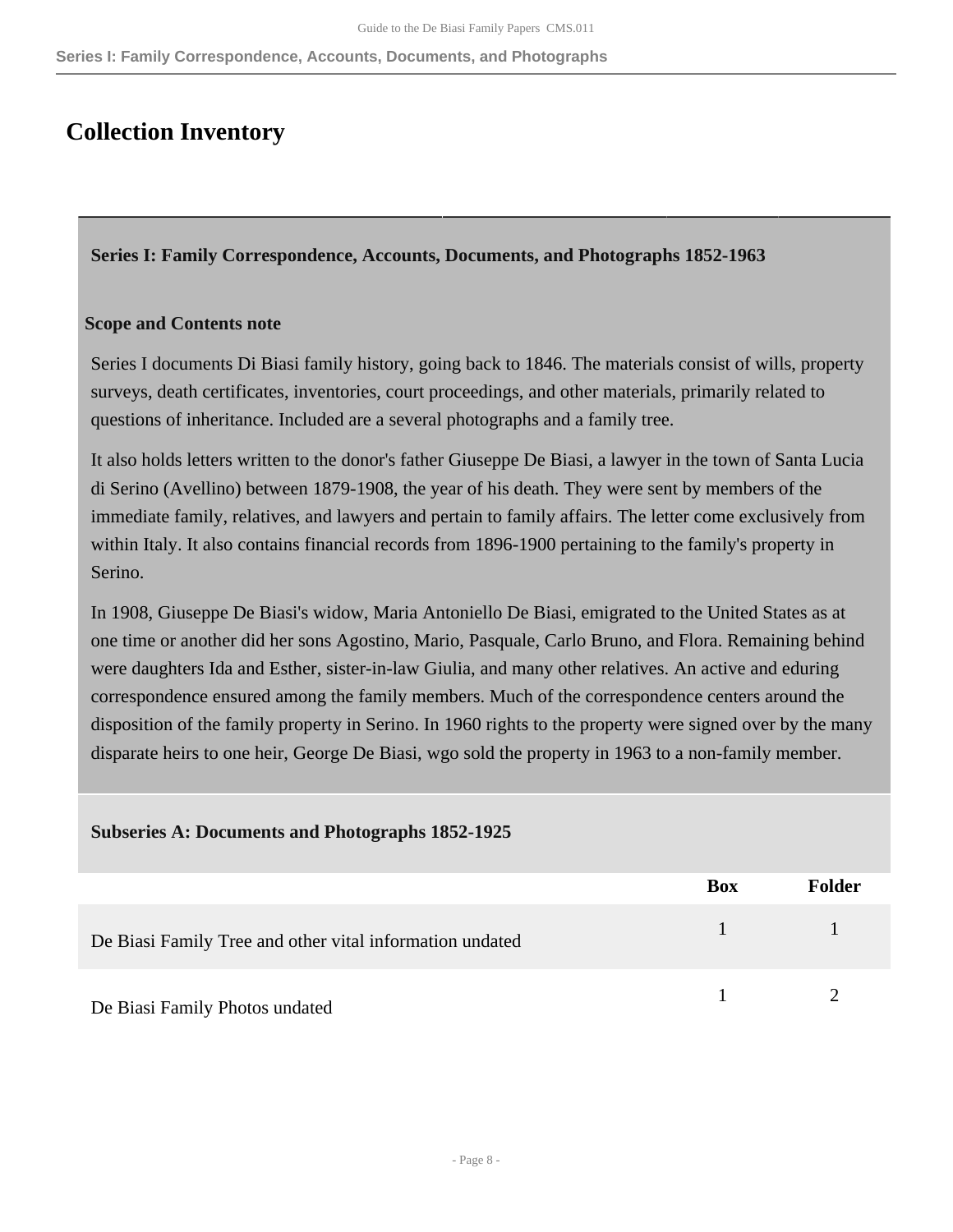| Don Enrico De Biasi 1852-1888                                                                                                       | 1            | 3              |
|-------------------------------------------------------------------------------------------------------------------------------------|--------------|----------------|
| Will of Agostino De Biasi 1872                                                                                                      | $\mathbf{1}$ | 4              |
| Property Survey of Agostino De Biasi Estate 1880                                                                                    | $\mathbf{1}$ | 5              |
| Commendation and Eccelestical Senicure for a relative, Reverend Pasquale<br>de Bellis 1883                                          | $\mathbf{1}$ | 6              |
| Memo, re. family debts inherited by Colomba de Filippis 1884                                                                        | $\mathbf{1}$ | $\overline{7}$ |
| Document pertaining to inheritance rights of De Biasi Maria Luisa 1889                                                              | $\mathbf{1}$ | 8              |
| Carolina De Biasi, Will 1890                                                                                                        | $\mathbf{1}$ | 9              |
| Copy of Death Certificate of Colomba de Filipis and estate<br>document 1897                                                         | $\mathbf{1}$ | 10             |
| Cost of Property Maintenance, expenses incurred, inventory of household<br>furnishings 1898                                         | $\mathbf{1}$ | 11             |
| De Biasi, Guiseppe v. De Biasi, Carolina, Giulia, Maria Luisa and Ernesto:<br>Manuscript of court proceedings 1898-1906             | $\mathbf{1}$ | 12             |
| Pertaining to dispute betwen heirs to the estate of late Colomba de Filippis,<br>first filed with Civil Court in Avellino 1898-1905 | $\mathbf{1}$ | 13             |
| Division of Colomba de Filippi Estate 1898-1901                                                                                     | $\mathbf{1}$ | 14             |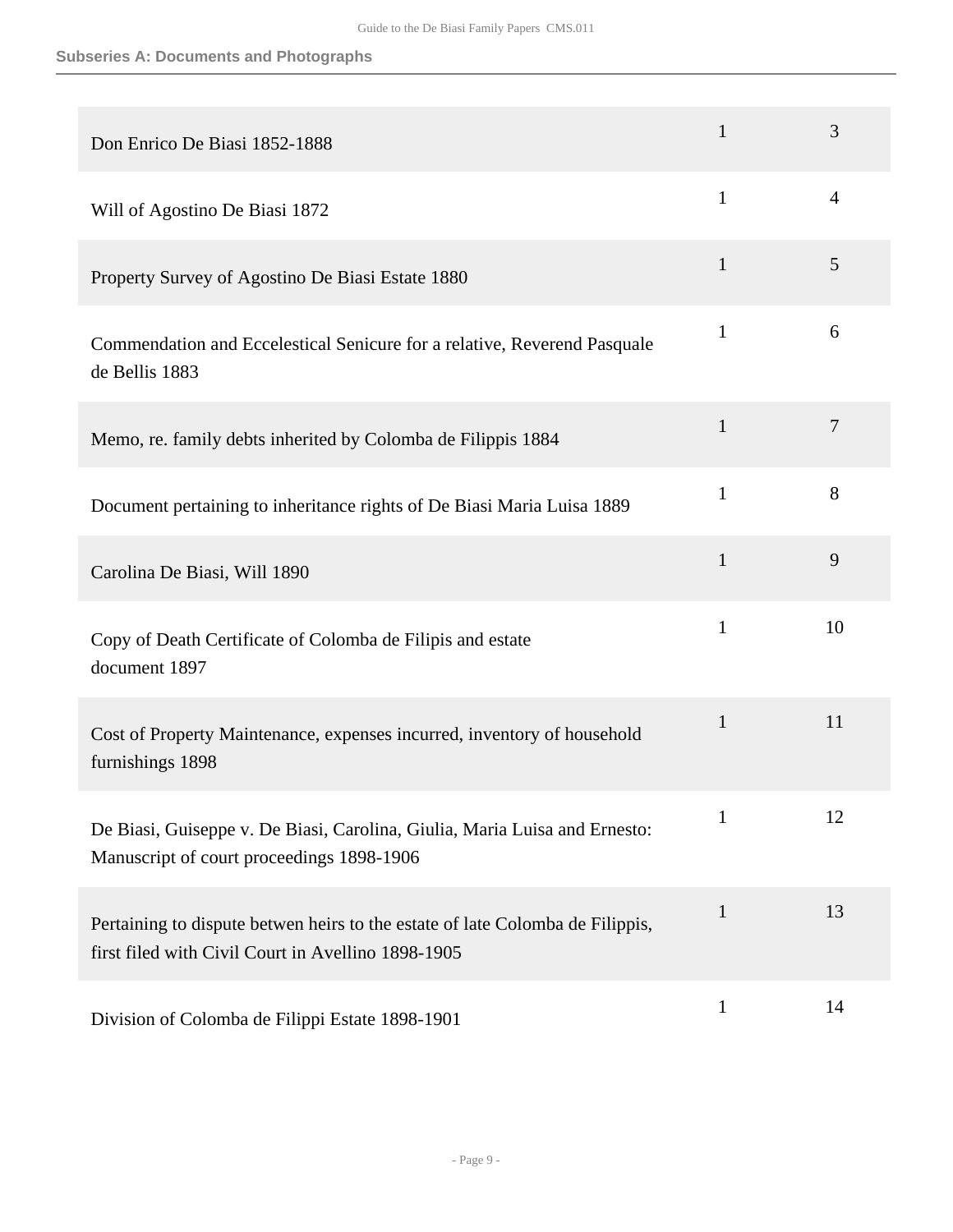| Apportionment and Administration of the Estate of the Late Colomba de<br>Filippi 1898-1906                                                          | $\mathbf{1}$   | 15             |
|-----------------------------------------------------------------------------------------------------------------------------------------------------|----------------|----------------|
| Pertaining to Dispute between heirs to the estate of Colomba de<br>Filippi 1901-1905                                                                | $\mathbf{1}$   | 16             |
| Drafts 1907                                                                                                                                         | $\mathbf{1}$   | 17             |
| Announcements and Minutes of the sale at public auction of the estate of<br>Colomba de Filippi, IOUs, receipts 1908-1910                            | 1              | 18             |
| Wills: Giuseppe De Biasi, Giulia De Biasi, Ida De Biasi 1908-1925                                                                                   | $\mathbf{1}$   | 19             |
| Division of Giuseppe De Biasi estate 1908                                                                                                           | 1              | 20             |
| Copies of Official documents, notes, drafts, lists, surveys, inventories all<br>pertaining to family property and Colomba de Filippi estate undated | $\mathbf{1}$   | 21             |
| <b>Subseries B: Letters to Giuseppe De Biasi 1879-1908</b>                                                                                          |                |                |
|                                                                                                                                                     | <b>Box</b>     | <b>Folder</b>  |
| Correspondence relating to disposition of estate of Agostino De Biasi<br>including inventory of books and moveable goods and list of debts 1879     | $\overline{2}$ | $\mathbf{1}$   |
| Letters to Giuseppe De Biasi 1886                                                                                                                   | $\overline{2}$ | $\overline{2}$ |
| Letters to Giuseppe De Biasi 1887                                                                                                                   | $\overline{2}$ | 3              |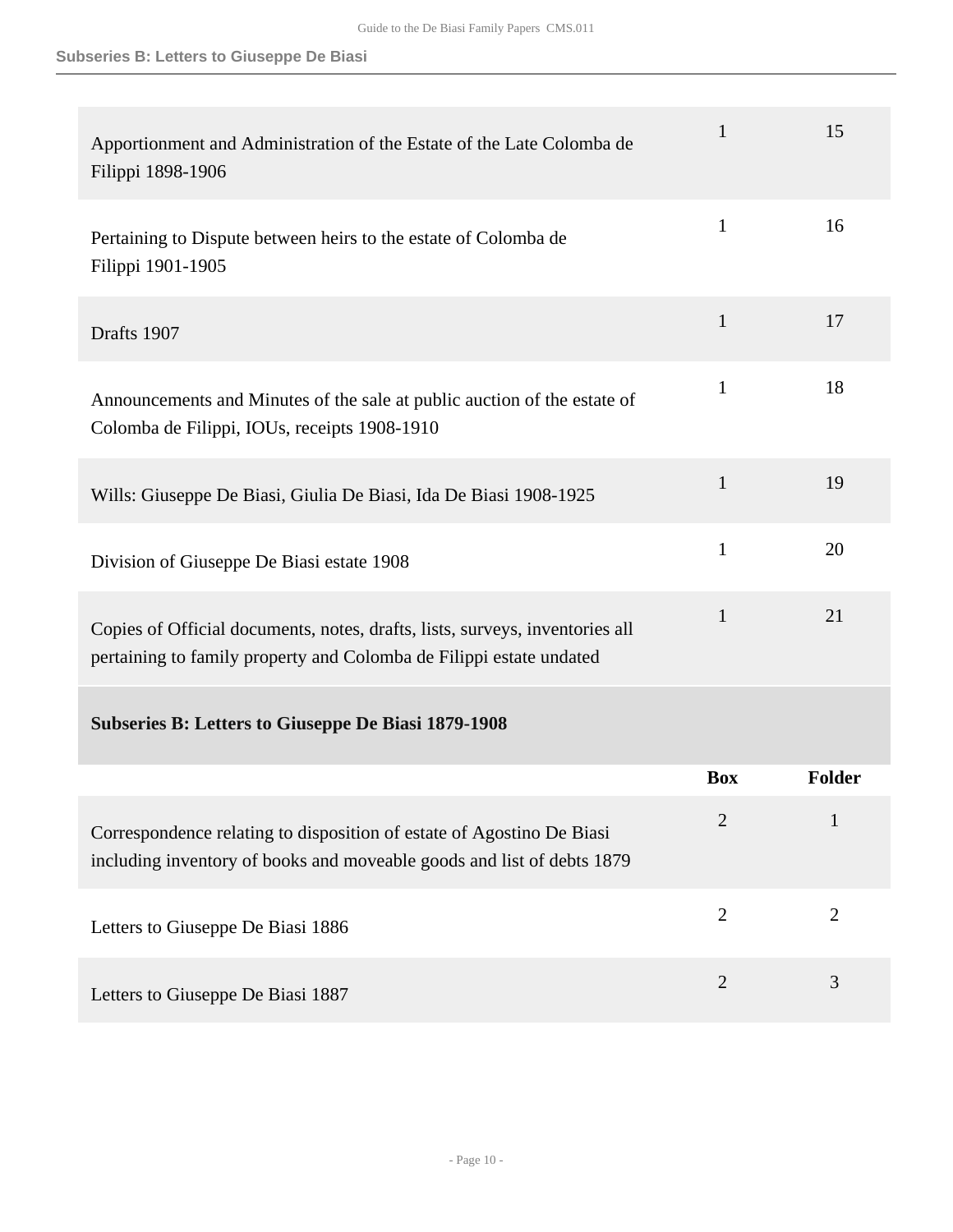### **Subseries B: Letters to Giuseppe De Biasi**

| Letters to Giuseppe De Biasi 1888                                   | $\overline{2}$ | $\overline{4}$ |
|---------------------------------------------------------------------|----------------|----------------|
| Letters to Giuseppe De Biasi 1889                                   | $\overline{2}$ | 5              |
| Letters to Giuseppe De Biasi 1890, 1892, 1896                       | $\overline{2}$ | 6              |
| Letters to Giuseppe De Biasi 1898                                   | $\overline{2}$ | $\tau$         |
| Letters to Giuseppe De Biasi 1899                                   | $\overline{2}$ | 8              |
| Letters to Giuseppe De Biasi 1900                                   | $\overline{2}$ | 9              |
| Letters to Giuseppe De Biasi, primarily from Giuseppe Parrelli 1901 | $\overline{2}$ | 10             |
| Letters to Giuseppe De Biasi 1904                                   | $\overline{2}$ | 11             |
| Letters to Giuseppe De Biasi 1905                                   | $\overline{2}$ | 12             |
| Letters to Giuseppe De Biasi 1906                                   | $\overline{2}$ | 13             |
| Letters to Giuseppe De Biasi, from lawyer D'Agostino 1907, 1908     | 2              | 14             |
| Letters from Ernesto De Biasi 1897-1904                             | $\overline{2}$ | 15             |
| Letters from Maria Luisa De Biasi 1894-1900                         | $\mathbf{2}$   | 16             |
| Letters to unspecified addressee 1901-1906                          | $\overline{2}$ | 17             |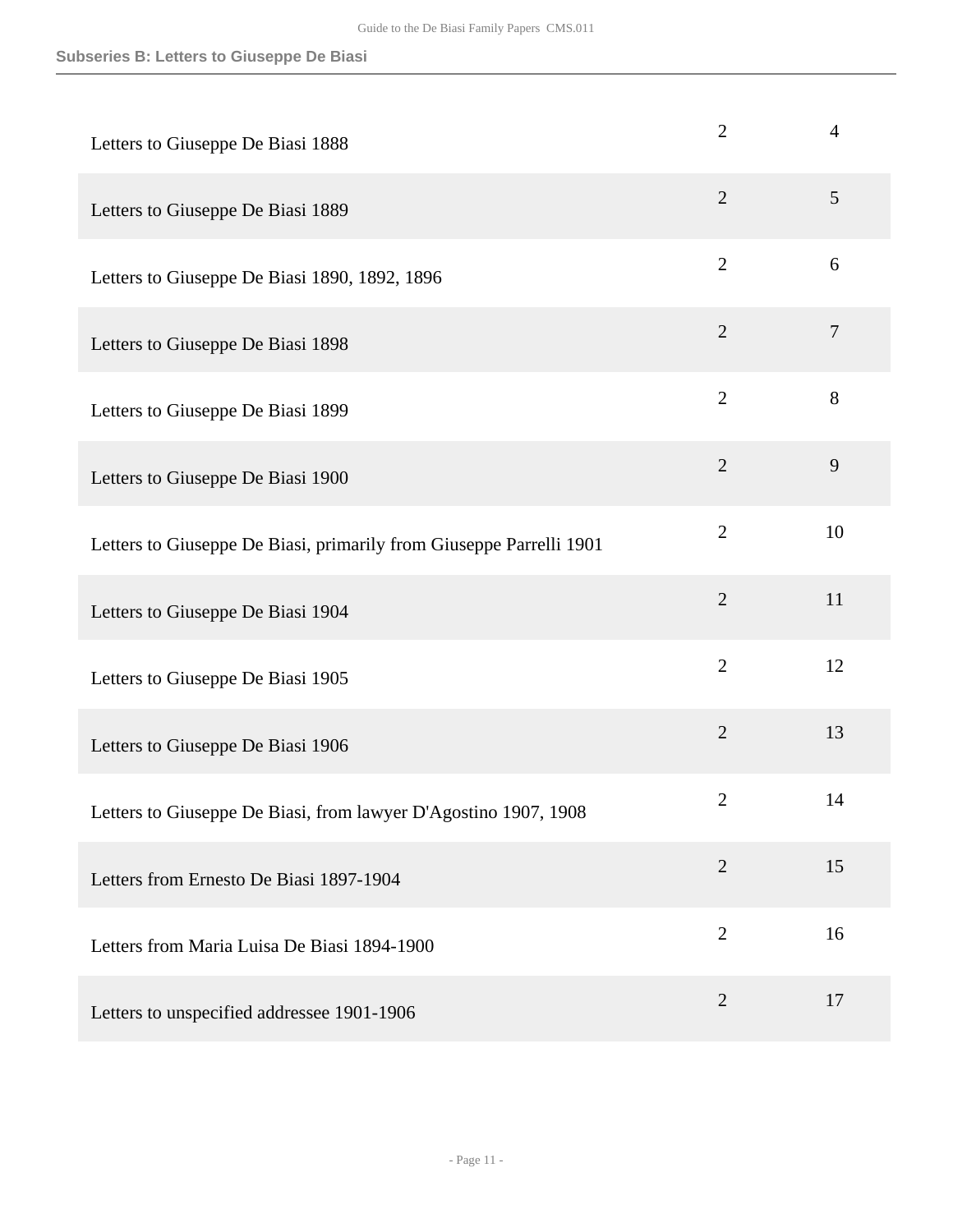## **Subseries C: Serino Accounts 1896-1926**

|                                                                                         | <b>Box</b>     | <b>Folder</b>  |
|-----------------------------------------------------------------------------------------|----------------|----------------|
| Property Tax Receipts 1898-1900                                                         | $\overline{2}$ | $\mathbf{1}$   |
| Lists of Expenses and Revenues 1896-1899                                                | $\overline{2}$ | $\overline{2}$ |
| Water rights-correspondence, documents, printed materials,<br>clippings 1891-1906, 1925 | $\overline{2}$ | 3              |
| Family accounts 1907-1920                                                               | $\overline{2}$ | 4              |
| Serino repair estimate 1926                                                             | $\overline{2}$ | 5              |
| Subseries D: De Biasi Family Correspondence, Italy-US 1908-1936                         |                |                |
|                                                                                         | <b>Box</b>     | <b>Folder</b>  |
|                                                                                         | $\mathbf{R}$   | $\mathbf{1}$   |

| Correspondence: Between Giulia De Biasi of Serino, Italy and nephews<br>Agostino and Mario de Biasi of New York 1908-1924 |   |  |
|---------------------------------------------------------------------------------------------------------------------------|---|--|
| Correspondence regarding Serino property (Fondo Palude) 1919-1920                                                         |   |  |
| Flora's marriage annulment 1920-1922                                                                                      | 3 |  |
| Correspondence: Agostino with Ernesto De Biasi 1913-1919                                                                  |   |  |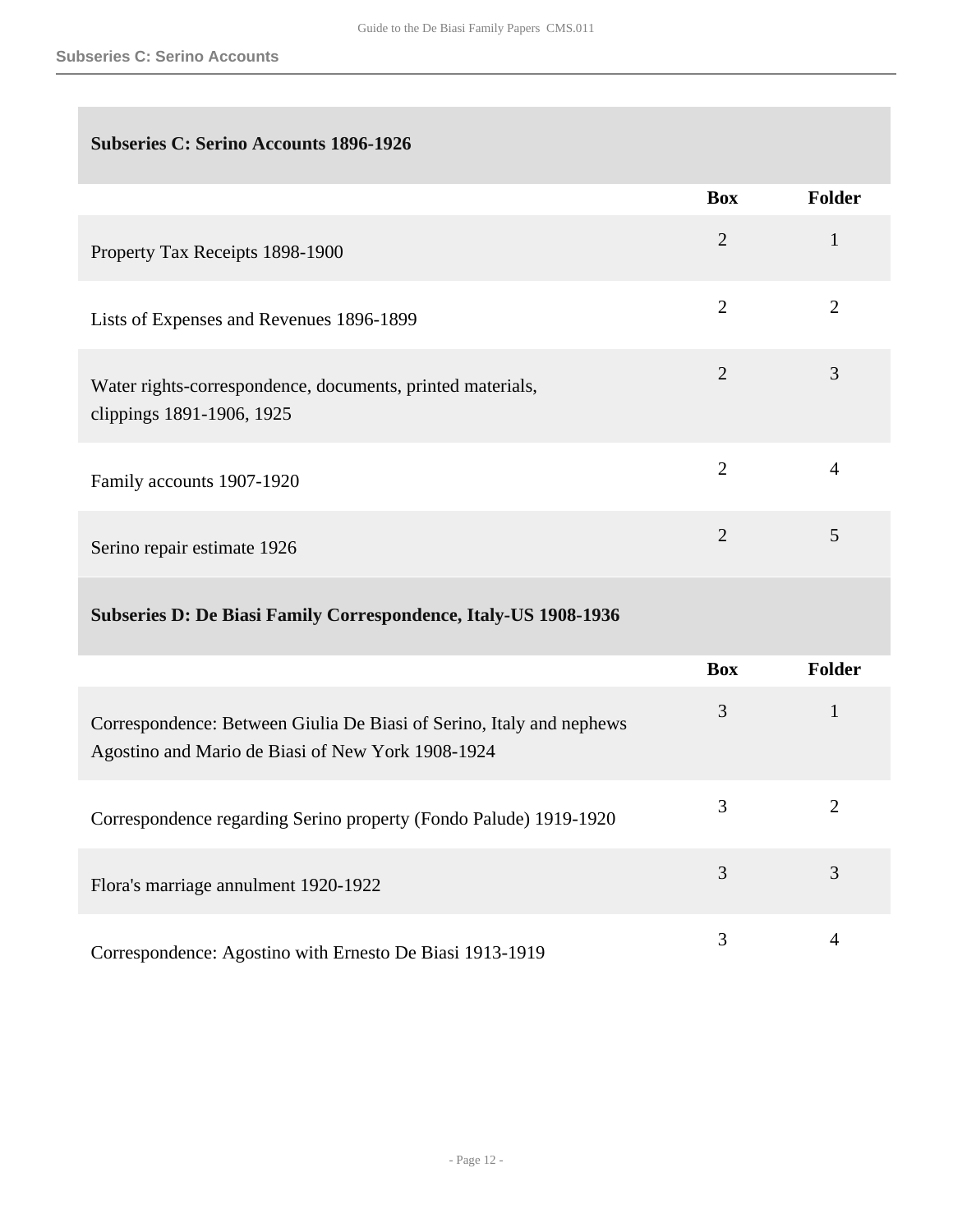**Subseries D: De Biasi Family Correspondence, Italy-US**

| Correspondence: Esther and Antonio Rispoli with New York<br><b>Relatives 1915-1926</b>                                                                                            | 3              | 5              |
|-----------------------------------------------------------------------------------------------------------------------------------------------------------------------------------|----------------|----------------|
| Ida De Biasi with New York Relatives 1922-1924                                                                                                                                    | 3              | 6              |
| Correspondence regarding Graves, including photos clippings, sketches,<br>printed funeral oration and miscellaneous notes pertaining to father's and<br>mother's graves 1909-1936 | 3              | $\overline{7}$ |
| Correspondence: Maria Antoniello De Biasi with sons 1923                                                                                                                          | 3              | 8              |
| Correspondence: Maria Antoniello De Biasi with sons 1924                                                                                                                          | 3              | 9              |
| Correspondence: Maria Antoniello De Biasi with sons 1925                                                                                                                          | 3              | 10             |
| Correspondence: Maria Antoniello De Biasi with sons 1926                                                                                                                          | 3              | 11             |
| <b>Accounts 1923-1926</b>                                                                                                                                                         | 3              | 12             |
| Correspondence: Mario De Biasi with wife, Emilia 1926                                                                                                                             | 3              | 13             |
| Correspondence: Mario De Biasi with Uncle Enrico Antoniello 1915,<br>1921-1927                                                                                                    | 3              | 14             |
| Correspondence: Mario De Biasi with cousin Luigi De Biasi 1921-1930                                                                                                               | $\overline{4}$ | 15             |
| Correspondence: Mario De Biasi with aunt Rosina Caravaggi 1923-1935                                                                                                               | $\overline{4}$ | 16             |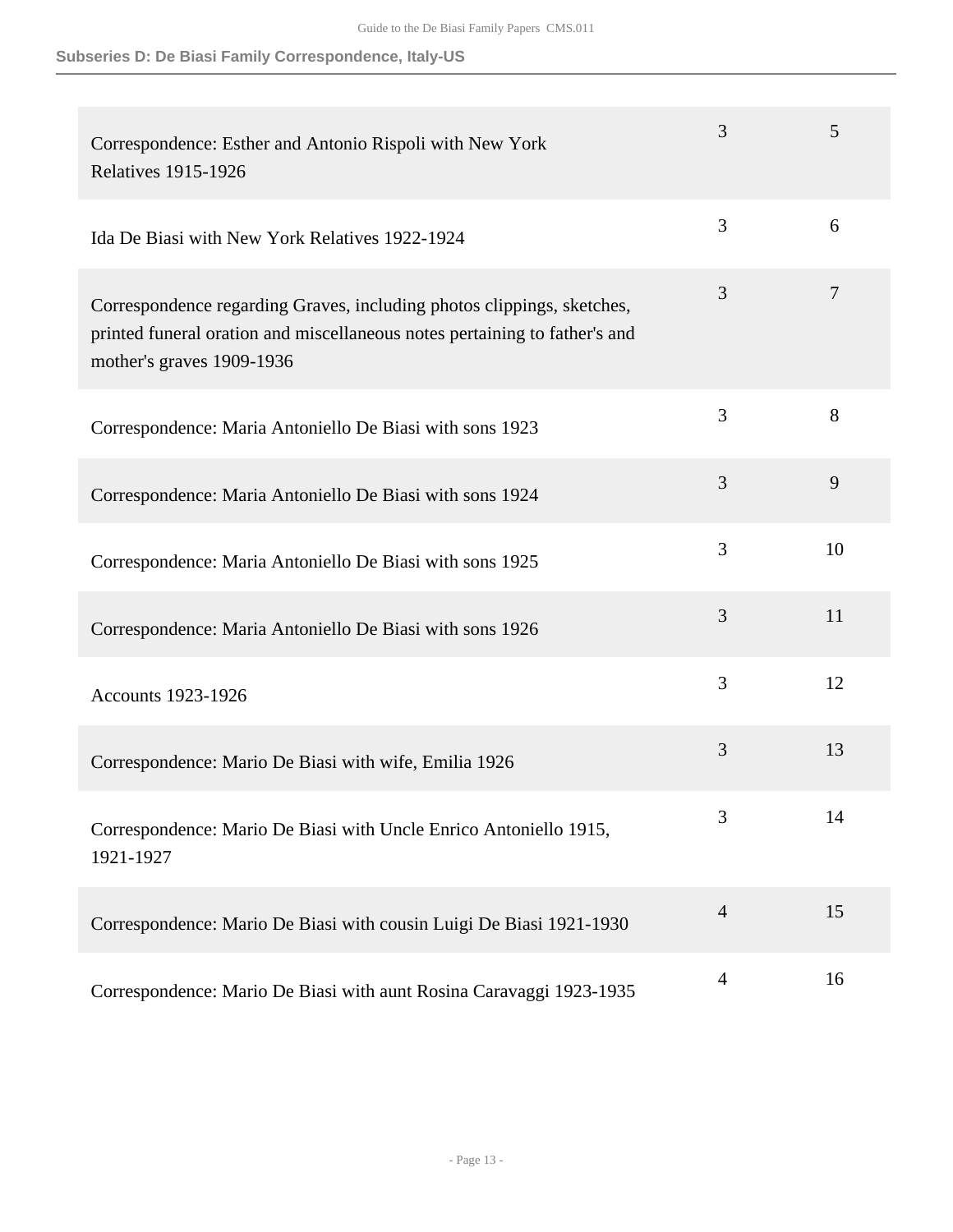| Correspondence: Mario De Biasi with uncle Nicola Antoniello 1920,<br>1924-1935 | $\overline{4}$ | 17            |
|--------------------------------------------------------------------------------|----------------|---------------|
| Family Correspondence 1909-1927, 1934-1935                                     | $\overline{4}$ | 18            |
| Serino Property Accounts 1934-1935                                             | $\overline{4}$ | 19            |
| Mario De Biasi Business Acounts 1928-1932                                      | $\overline{4}$ | 20            |
| Giulia De Biasi-Will controversy 1930-1932                                     | $\overline{4}$ | 21            |
| Correspondence: Agostino De Biasi with Esther Rispoli 1932-1950                | $\overline{4}$ | 22            |
| Correspondence: Agostino De Biasi with Vincenza Parrelli 1952-1963             | $\overline{4}$ | 23            |
| Correspondence: Agostino De Biasi with Arturo Mariconda 1961-1963              | $\overline{4}$ | 24            |
| Correspondence between Flora and Esther 1950-1953                              | $\overline{4}$ | 25            |
| Correspondence: Mario Rispoli to Agostino De Biasi 1954-1961                   | $\overline{4}$ | 26            |
| Correspondence regarding Serino Property 1938-1959                             | $\overline{4}$ | 27            |
| Family Correspondence 1950-1970                                                | $\overline{4}$ | 28            |
| <b>Subseries E: Serino Property 1947-1963</b>                                  |                |               |
|                                                                                | <b>Box</b>     | <b>Folder</b> |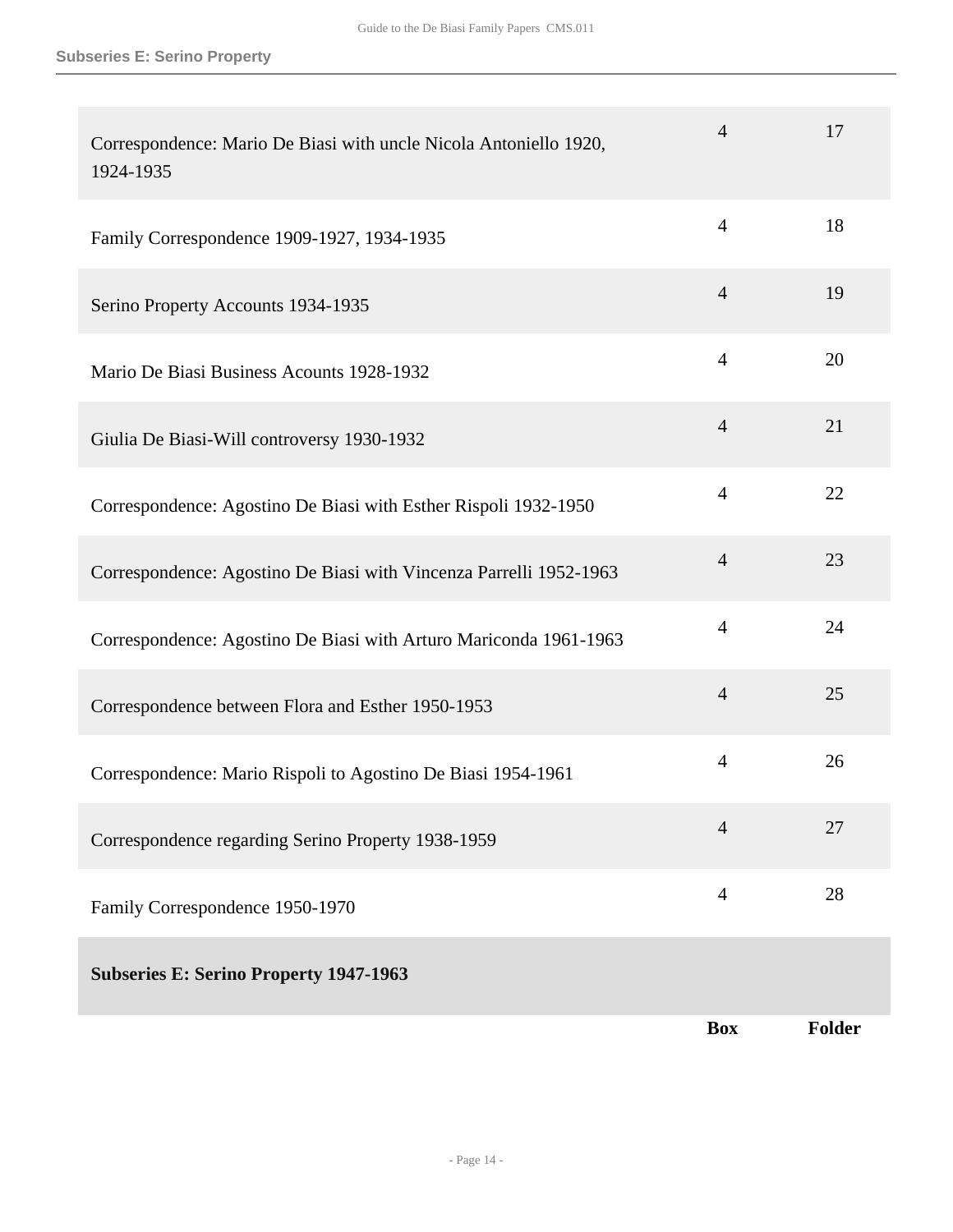<span id="page-14-0"></span>

| Surveyor's Reports 1947-1957                                                                                                   | $\overline{4}$ | $\mathbf{1}$   |
|--------------------------------------------------------------------------------------------------------------------------------|----------------|----------------|
| Accounts 1952-1961                                                                                                             | $\overline{4}$ | $\overline{2}$ |
| Photos                                                                                                                         | $\overline{4}$ | 3              |
| Family Property Rights and their transfer to George De Biasi 1935-1960                                                         | $\overline{4}$ | 5              |
| <b>Clippings 1934-1960</b>                                                                                                     | $\overline{4}$ | 6              |
| Series II: Agostino De Biasi 1896-1963                                                                                         |                |                |
| <b>Scope and Contents note</b>                                                                                                 |                |                |
| The papers in this series document the public life of Agostino De Biasi.                                                       |                |                |
| <b>Subseries A: General Correspondence</b>                                                                                     |                |                |
| <b>Scope and Contents note</b>                                                                                                 |                |                |
| Primarily correspondence with United States or Italian government officials, publishers, lawyers,<br>journalists, and friends. |                |                |
|                                                                                                                                | <b>Box</b>     | <b>Folder</b>  |
| Correspondence 1896-1914                                                                                                       | 5              | $\mathbf{1}$   |
| Letters from Italian and US government officials, publishers, lawyers,<br>journalists, and friends 1916-1920                   | 5              | $\overline{2}$ |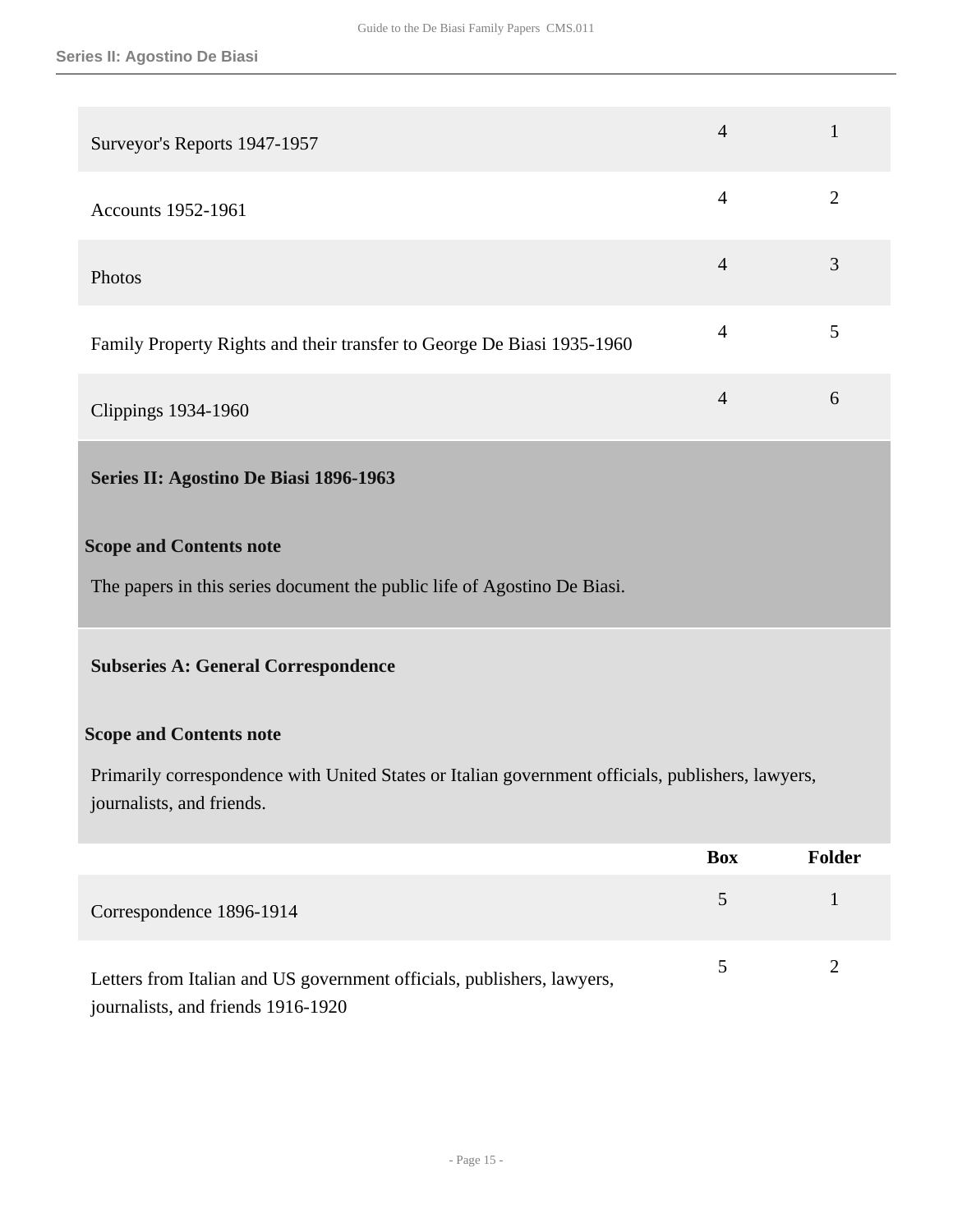#### **Subseries B: Correspondence with Specific Persons or on Specific Topics**

| Letters from Italian and US government officials, publishers, lawyers,<br>journalists, and friends 1921-1925 | 5 | 3 |
|--------------------------------------------------------------------------------------------------------------|---|---|
| Letters from Italian and US government officials, publishers, lawyers,<br>journalists, and friends 1926-1930 | 5 |   |
| Letters from Italian and US government officials, publishers, lawyers,<br>journalists, and friends 1933-1952 | 5 | 5 |
| Letters Received and Sent by Agostino De Biasi during final illness 1963                                     | 5 | 6 |
| Unidentified Correspondence undated                                                                          | 5 |   |

**Subseries B: Correspondence with Specific Persons or on Specific Topics 1896-1960** 

#### **Scope and Contents note**

Includes correspondence with Luigi Antonini, General Pasquale Tozzi, the journalists giulio de Moro, Gugliemo Gianini, and correspondence about legal disputes, honorific commendations, Mother Francesca Cabrini, the annexation of Fiume, and other topics.

#### **Arrangement note**

The archivist retained original order.

|                                                                                           | <b>Box</b> | <b>Folder</b> |
|-------------------------------------------------------------------------------------------|------------|---------------|
| Legal Dispute: Correspondence between tenants Giordana and Agostino<br>De Biasi 1896-1900 | 6          |               |
| Legal Proceedings: Naples, Brooklyn 1910, 1912                                            | 6          |               |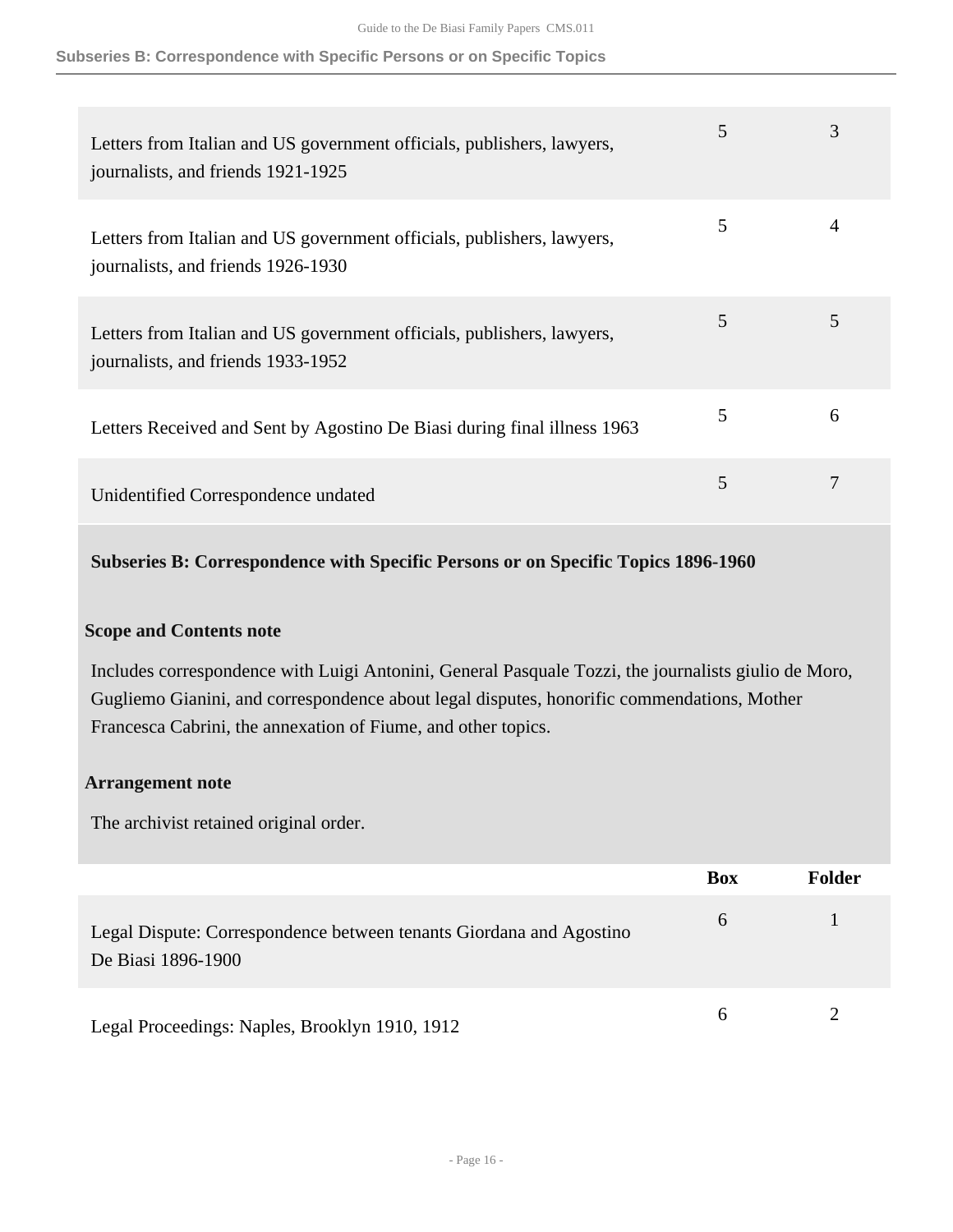**Subseries C: Accounts**

| Correspondence regarding Mother Francesca Cabrini 1916, 1949                                           | 6 | 3              |
|--------------------------------------------------------------------------------------------------------|---|----------------|
| Commendation (Corona d'Italia) 1922                                                                    | 6 | $\overline{4}$ |
| "In the service of Fascism," acknowledgements by Mussolini and other<br>high party officials 1921-1926 | 6 | 5              |
| General Pasquale Tozzi Correspondence 1915-1927                                                        | 6 | 6              |
| Comte V.M. de Cellere (Italian Embassador to the US)<br>Correspondence 1915-1921                       | 6 | 6a             |
| "Battaglia Fiume" 1919-1940                                                                            | 6 | $\tau$         |
| "Sacro Militar Ordine Santa Maria di Betelemme" 1933-1939                                              | 6 | 8              |
| Edward Corsi 1935                                                                                      | 6 | 9              |
| Giulio De Moro 1936, 1959-1960                                                                         | 6 | 10             |
| Luigi Anotonini 1956                                                                                   | 6 | 11             |
| Guglielmo Giannini 1959                                                                                | 6 | 12             |
| <b>Subseries C: Accounts</b>                                                                           |   |                |
| <b>Scope and Contents note</b>                                                                         |   |                |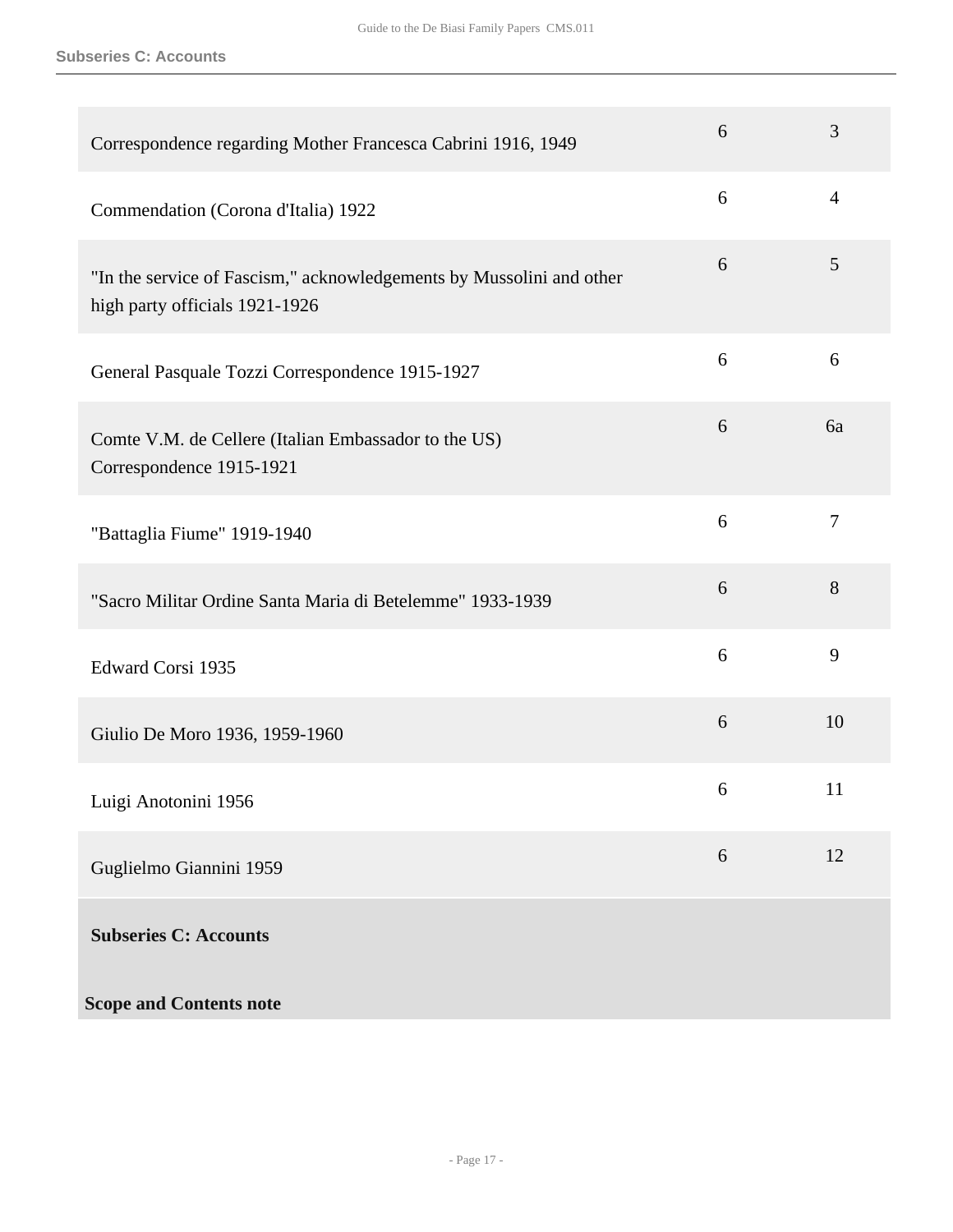This subseries includes a personal diary and other documents relating to the finances of the Il Carroccio Publishing Co., and the accounts of friends whose finances Agostino managed.

|                                                       | <b>Box</b> | Folder         |
|-------------------------------------------------------|------------|----------------|
| Personal and Financial Diary 1901                     | 7          | 1              |
| Il Carroccio Publishing Co., Emporium Press 1920-1939 | 7          | $\overline{2}$ |
| Aurora Fischetti 1936-1959                            | 7          | 3              |
| Lina Cimamonti 1956-1966                              | 7          | $\overline{4}$ |
| Lina Cimamonti 1956-1966                              | 7          | 5              |
| Lina Cimamonti 1956-1966                              | 7          | 6              |

#### **Subseries D: Miscellaneous Materials**

#### **Scope and Contents note**

This subseries includes correspondence, notes, clippings, contracts, speeches, drafts of articles and such printed materials such as invitations, souvenir programs, postcards, calling cards, press passes, letterheads and other materials collected by Agostino.

|                                                   | <b>Box</b> | <b>Folder</b> |
|---------------------------------------------------|------------|---------------|
| Memo folder: "Useful Bits of Information" undated | 8          |               |
| Printed Materials undated                         | 8          |               |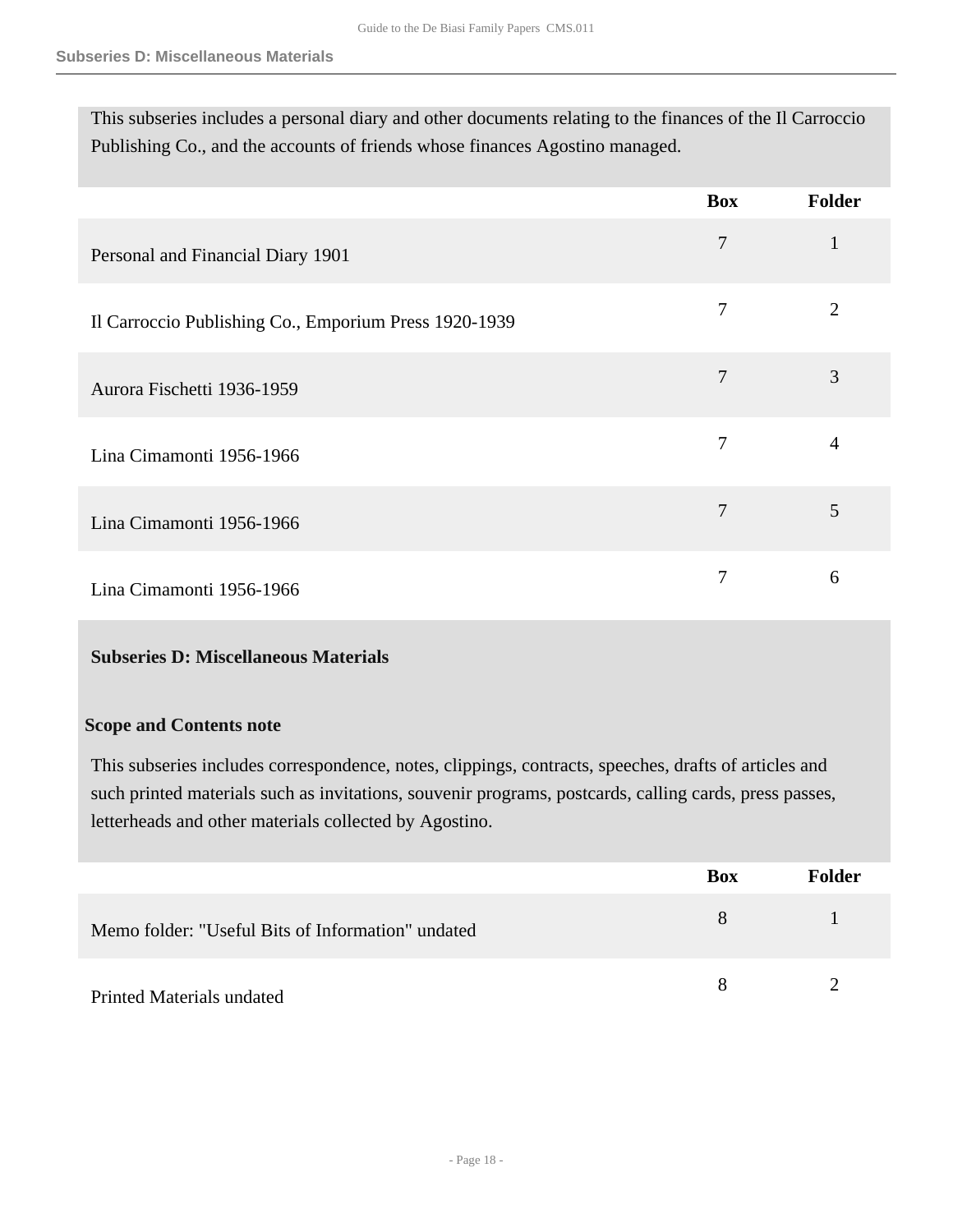| L'Araldo Italiano (New York City) 1905-1912                                               | 8 | 3               |
|-------------------------------------------------------------------------------------------|---|-----------------|
| La Battaglia dell'Italia negli Stati Uniti 1927                                           | 8 | $\overline{4}$  |
| Speeches 1899, 1911-1936                                                                  | 8 | 5               |
| "Filosofia Spicciola di Agostino De Biasi" undated                                        | 8 | 6               |
| Miscellaneous Notes and Drafts of articles, manuscripts 1941, 1946                        | 8 | $\overline{7}$  |
| Miscellaneous Drafts and Articles (typescript) 1916, 1946-1960                            | 8 | 8               |
| "A History of New York City" (manuscript) undated                                         | 8 | 8a              |
| Autobiographical Information undated                                                      | 8 | 9               |
| Manuscripts: Verses and Novellas submitted to Il Carroccio for<br>publication 1920s-1930s | 8 | 10              |
| <b>Subseries E: Photographs undated</b>                                                   |   | <b>Box</b><br>9 |

## **Subseries F: Books and Pamphlets**

#### **Scope and Contents note**

This subseries contains books and pamphlets, including opera librettos, publications about World War I, about Verazzano and Marconi, books of Italian literature, elementary school texts from the Mussolini era, designed for use in Italian language schools outside of Italy.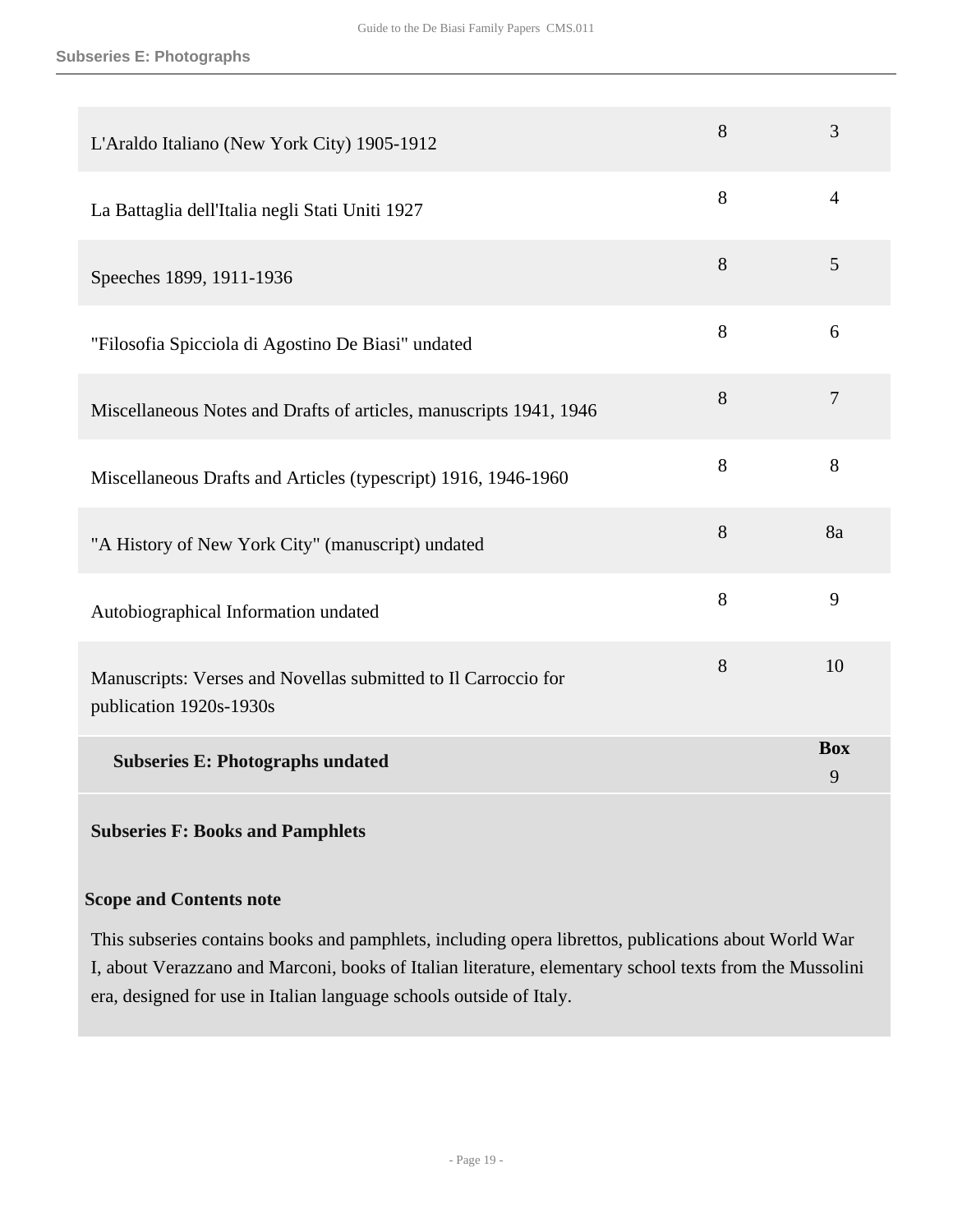|                                                       | <b>Box</b> | Folder                 |
|-------------------------------------------------------|------------|------------------------|
| Marconi, by Luigi Solari 1928                         | 10         | $\mathbf{1}$           |
| <b>School Textbooks 1930s</b>                         | 10         | $\overline{2}$         |
| Publications on Political Issues undated              | 10         | 3                      |
| Published Speeches by Agostino De Biasi undated       | 10         | $\overline{4}$         |
| New York and World's Fair of 1913 and 1939 1913, 1939 | 10         | 5                      |
| Pamphlets on Verrazano undated                        | 10         | 6                      |
| Ponte dei Sospiri by Michele Zevaco undated           | 11         | $\overline{7}$         |
| Works of and about Italian Literature undated         | 11         | $8\,$                  |
| "The Coming of the Italian." by John Foster Carr 1906 | 11         | 8b                     |
| Italian Grammar undated                               | 11         | 9                      |
| Opera Librettos undated                               | 11         | 10                     |
| Opera Librettos undated                               | 11         | 11                     |
| Subseries G: Clippings 1899-1963                      |            | <b>Reel</b><br>290-291 |
| <b>Scope and Contents note</b>                        |            |                        |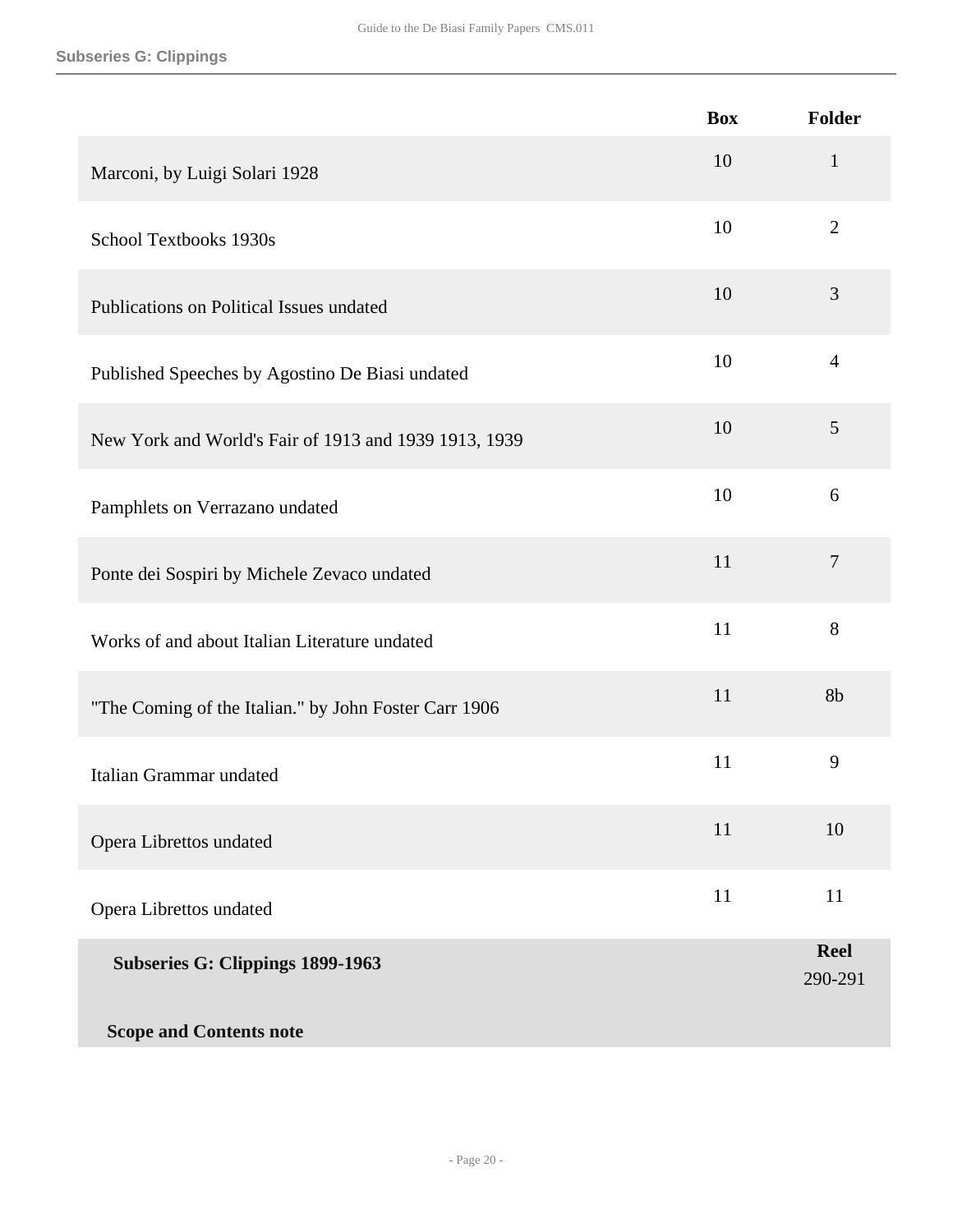This subseries contains clippings collected by Agostino in the course of his journalistic career. The clippings represent both articles written by Agostino and articles of interest to him. Only a few articles bear his byline. The remainder were unsigned it is difficult to determine which of these were penned by Agostino. The clipped articles come predominately from US Italian language newspapers. They chronicle the life of the Italians in the United States and document the interests and journalistic activities of Agostino.

|                                  | <b>Box</b>      | Folder         |
|----------------------------------|-----------------|----------------|
| Scrapbook of Clippings 1901-1903 | 11a             | $1\,$          |
| Clippings 1902                   | $11a$           | $\sqrt{2}$     |
| Clippings 1903                   | 11a             | $\mathfrak{Z}$ |
| Clippings 1904                   | 11a             | $\overline{4}$ |
| Clippings 1905                   | 11a             | $\mathfrak{S}$ |
| Clippings 1906                   | $11b$           | $\sqrt{6}$     |
| Clippings 1907                   | 11b             | $\overline{7}$ |
| Clippings 1908                   | 11 <sub>b</sub> | $8\,$          |
| Clippings 1909                   | 11b             | $\mathbf{9}$   |
| Clippings 1910                   | 11 <sub>b</sub> | $10\,$         |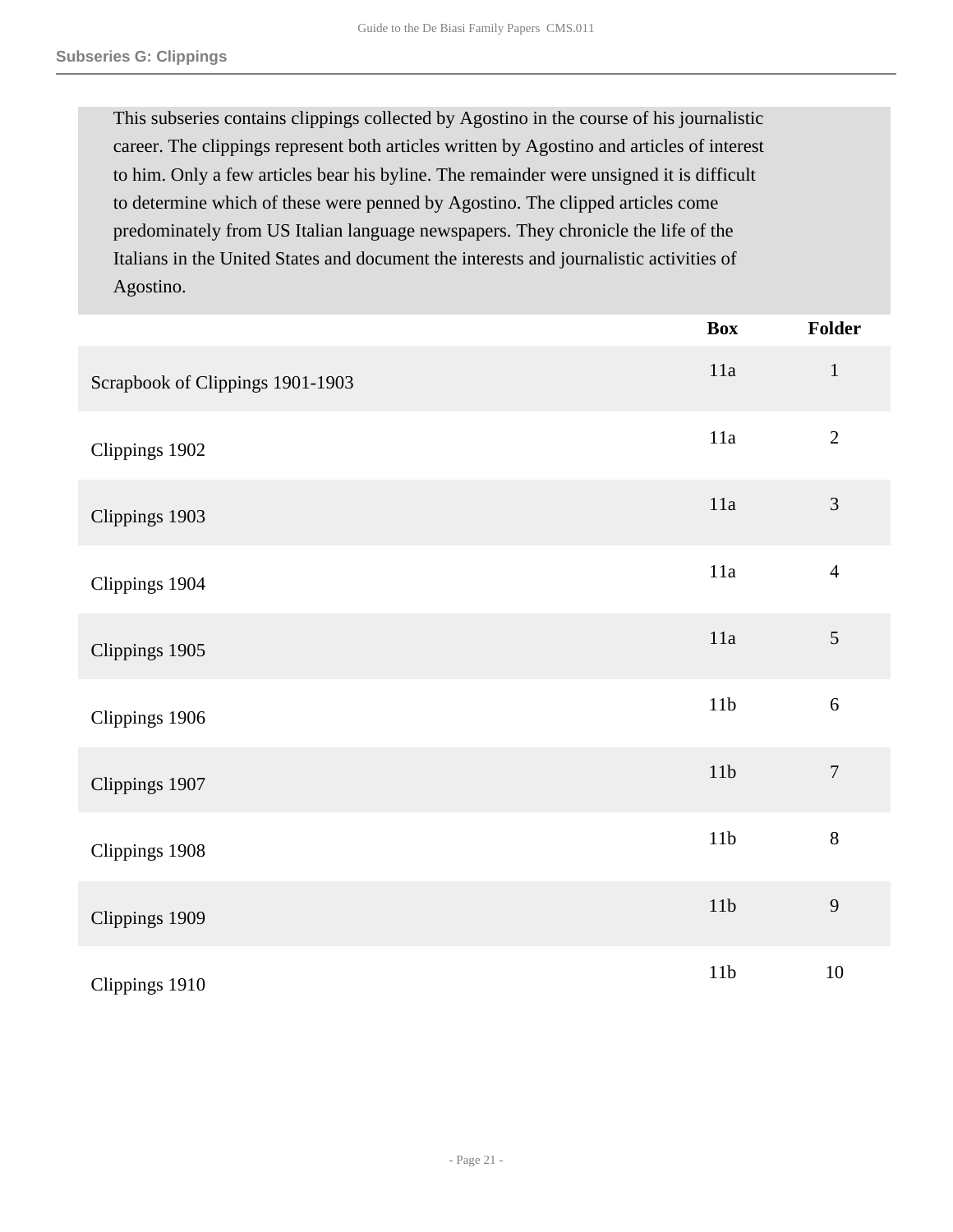| Clippings 1911                                              | 11 <sub>b</sub> | 11   |
|-------------------------------------------------------------|-----------------|------|
| Clippings 1912                                              | 11 <sub>b</sub> | 12   |
| Clippings 1914                                              | 11b             | 13   |
| <b>Clippings 1915-1919</b>                                  | 11 <sub>b</sub> | $14$ |
| <b>Clippings 1920s-1930s</b>                                | 11 <sub>b</sub> | 15   |
| Clippings 1940s                                             | 11 <sub>b</sub> | 16   |
| Clippings 1950s                                             | 11 <sub>b</sub> | 17   |
| Clippings 1960                                              | 11c             | 18   |
| Clippings undated                                           | 11c             | 19   |
| Clippings from Italian and Italian American Press 1899-1963 | 11c             | 20   |
| Clippings from Il Carroccio 1919-1934                       | 11c             | 21   |
| General Italo Balbo (scrapbook) 1933                        | 12              | 22   |
| Fascism 1907-1963                                           | 12              | 23   |
| Catholicism in the United States 1907-1963                  | 12              | 24   |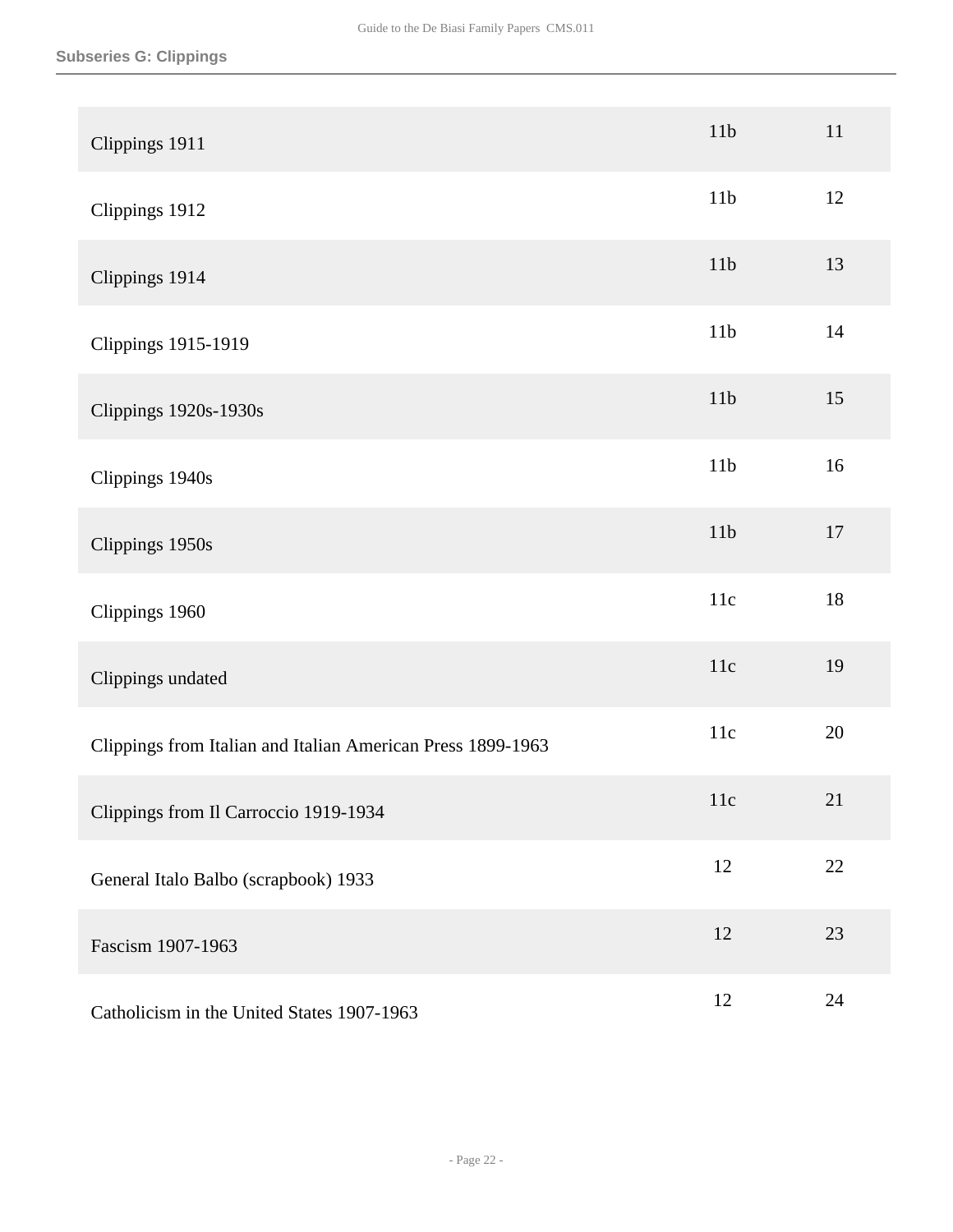| Church and States in the United States, Presidential campaign of Alfred E.<br>Smith 1907-1963 | 12 | 25 |
|-----------------------------------------------------------------------------------------------|----|----|
| Theodore Roosevelt 1907-1963                                                                  | 12 | 26 |
| Duca deglis Abruzzi 1907-1963                                                                 | 12 | 27 |
| St. Francis of Assisi 1907-1963                                                               | 12 | 28 |
| Rome 1907-1963                                                                                | 12 | 29 |
| Eleonora Duse 1907-1963                                                                       | 12 | 30 |
| Nancy McCormack 1907-1963                                                                     | 12 | 31 |
| Hospitals: Columbus and Parkway 1907-1963                                                     | 12 | 32 |
| Italian honorific titles bestowed upon Americans 1907-1963                                    | 12 | 33 |
| Italy as viewed by non-Italians 1907-1963                                                     | 12 | 34 |
| "Congresso degli Italiani all'Estero 1908                                                     | 12 | 35 |
| Miscellaneous 1907-1963                                                                       | 12 | 36 |
| <b>Subseries H: Newspapers and Journals</b>                                                   |    |    |
| <b>Scope and Contents note</b>                                                                |    |    |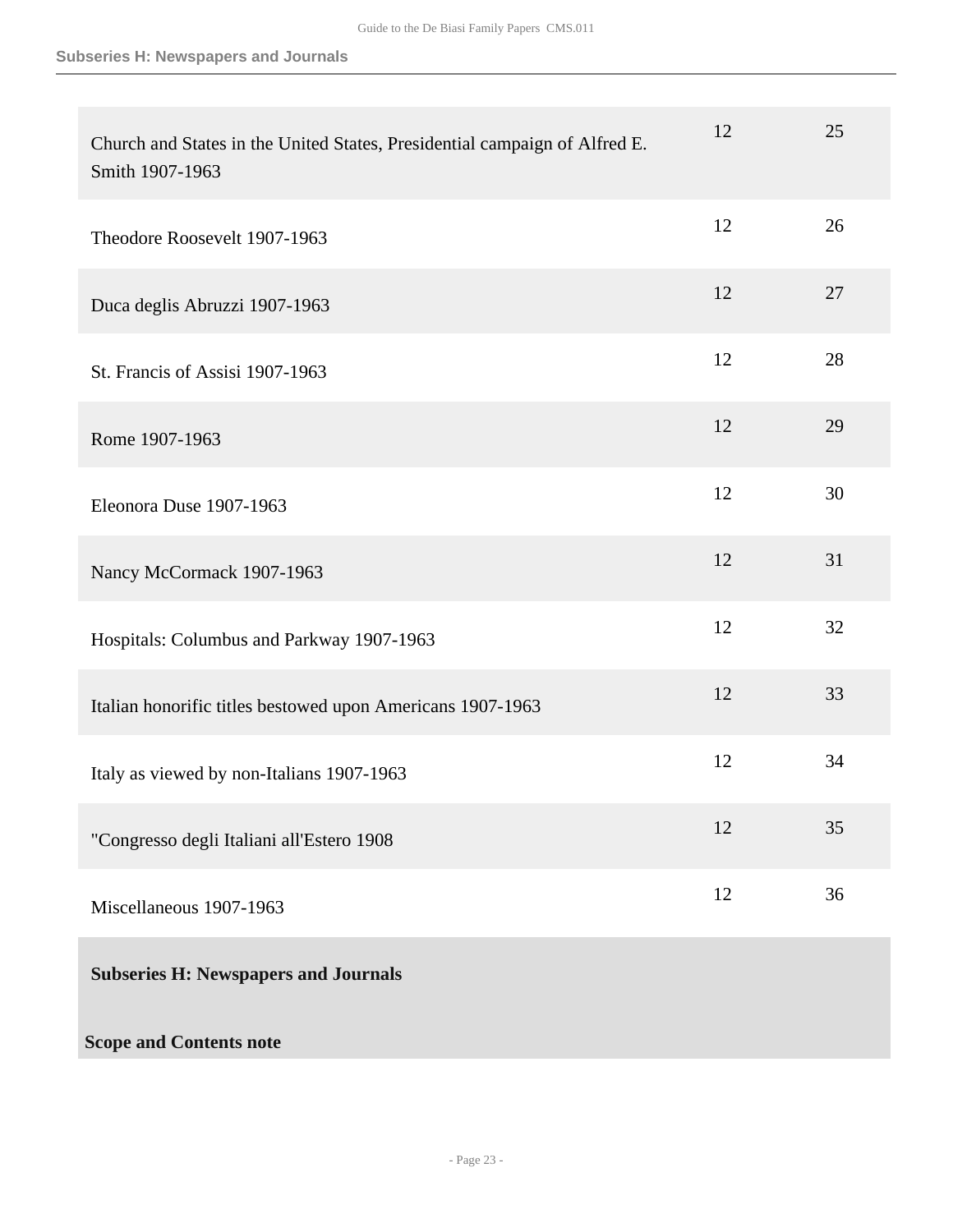#### **Series III: Mario De Biasi, Emilia De Biasi: De biasi Advertising Agency: ...**

This subseries consists of runs of *Il Carroccio* (1915, 1932-1935), *Eco dell'Ofanto* (Sant Angelo dei Lomardi, Avellino) (1893-1900), a reprint from the July 15, 1906 issue of *L'Opinione*, all three founded and directed by Agostino. It also contains single issues of US Italian language newspaper found scattered throughout the collection.

|                                                  | <b>Reel</b> | <b>Folder</b>  |
|--------------------------------------------------|-------------|----------------|
| Il Carrroccio 1915-1932                          | 292         | $\mathbf{1}$   |
| Eco dell'Ofanto 1893-1900                        | 292         | $\overline{2}$ |
| L'Opinione 1906                                  | 292         | 3              |
|                                                  | <b>Box</b>  | <b>Folder</b>  |
| Rivisita del Sarto Italiano 1931-1932            | 13          | 4a             |
| La Vita Internazionale 1908                      | 13          | 4 <sub>b</sub> |
|                                                  |             | <b>Reel</b>    |
| Examples of the Italian American Press 1909-1968 |             | 293            |

## <span id="page-23-0"></span>**Series III: Mario De Biasi, Emilia De Biasi: De biasi Advertising Agency: Correspondence and Financial Accounts 1911-1956**

#### **Scope and Contents note**

The collection contains ledgers recording earnings, expenses, profits, and loans of the De Biasi Advertising Agency, a family enterprise founded and managed by Mario De Biasi and after his death somtime in the 1930s, by Agostino. Also included are Emilia's financial accounts as well as correspondence pertaining to Mario's efforts on behalf of Il Progresso Italo-Americano to enlist the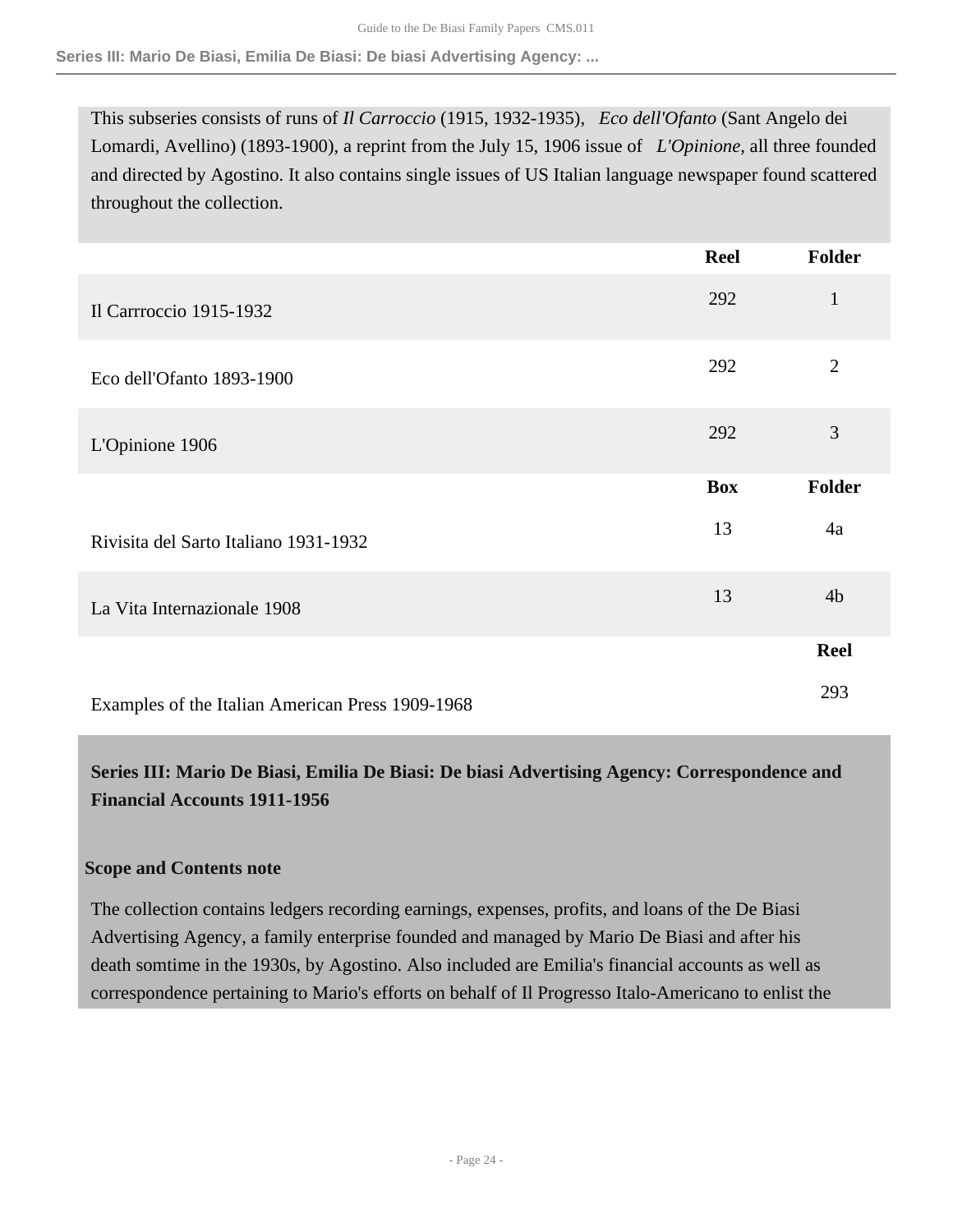services of Giovanni Pascoli and Ruggero Leoncavallo in the composition of an inscription and a hymn to Dante to be used on the occasion of the dedication of the statue to Dante in New York City in 1911.

|                                 | <b>Box</b> | <b>Folder</b> |
|---------------------------------|------------|---------------|
| Mario De Biasi 1911, 1937, 1956 | 14         |               |
| Emilia De Biasi 1936-1945       | 14         |               |

#### <span id="page-24-0"></span>**Series IV: Carlo De Biasi**

#### **Scope and Contents note**

This series consists of materials amassed by Carlo De Biasi in the course of his professional career.

#### **Subseries A: Correspondence 1919-1970**

#### **Scope and Contents note**

This subseries contains primarily correspondence with members of the Apostolic Delegation and the hierarchy of the Archdiocese of New York.

|                                                 | <b>Box</b> | <b>Folder</b> |
|-------------------------------------------------|------------|---------------|
| Correspondence 1919, 1935                       | 15         |               |
| Correspondence, primarily with clergy 1940s     | 15         |               |
| Correspondence, primarily with clergy 1950s     | 15         | 3             |
| Correspondence, primarily with clergy 1960-1964 | 15         | 4             |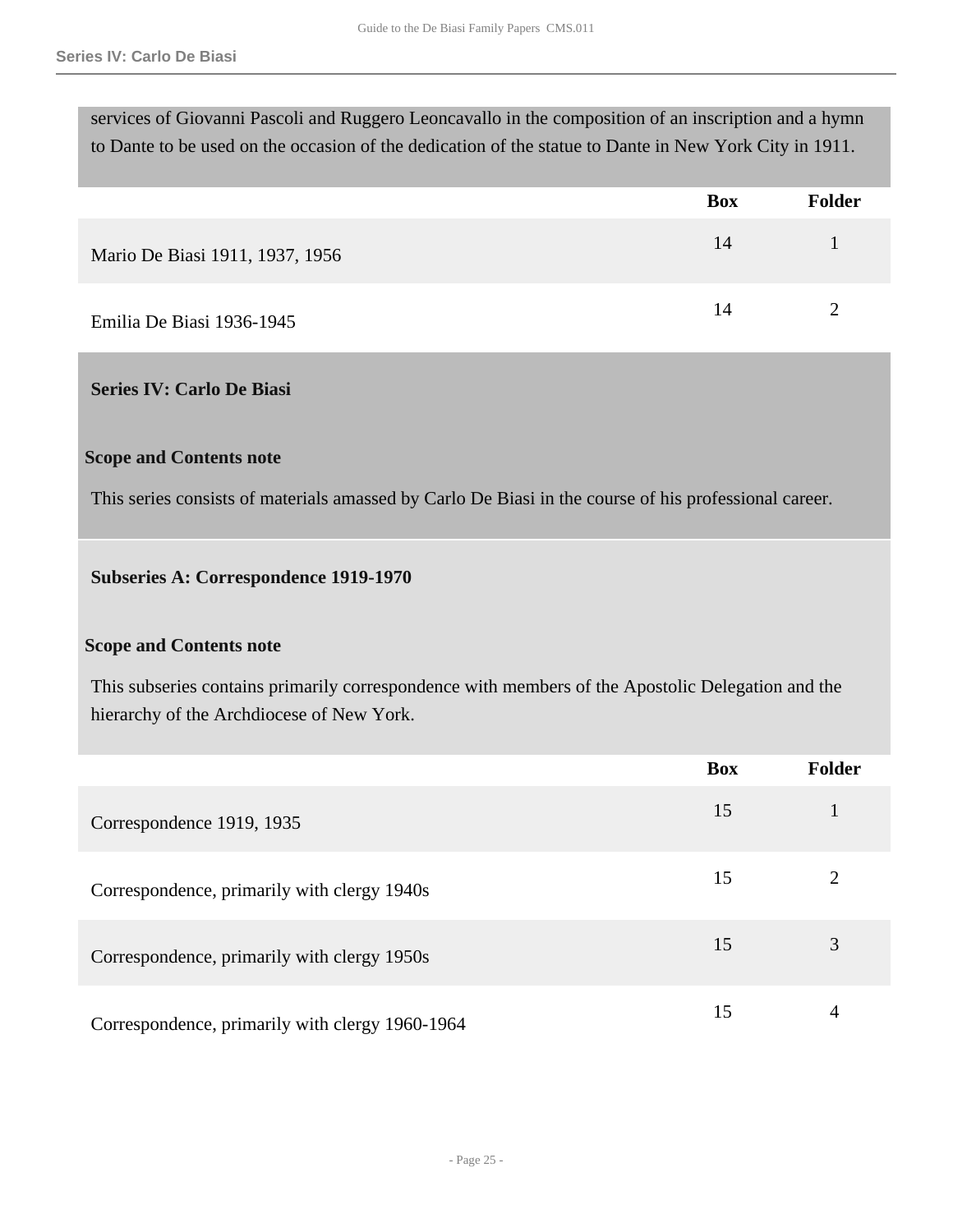| Correspondence, primarily with clergy 1965-1969            | 15 |   |
|------------------------------------------------------------|----|---|
| Correspondence 1970                                        | 15 | 6 |
| Correspondence undated                                     | 15 |   |
| Calling Cards, Other Correspondence undated                | 15 | 8 |
| Letters to Testagrossa, President of Il Crociato 1961-1962 | 15 | 9 |

## **Subseries B: Newspaper Copy 1949-1969**

### **Scope and Contents note**

It includes typescript articles prepared by Carlo for publication *Il Crociato.*

|                  | <b>Box</b> | Folder         |
|------------------|------------|----------------|
| <b>Copy 1949</b> | 16         | $\mathbf{1}$   |
| Copy 1951        | 16         | $\overline{2}$ |
| Copy 1952        | 16         | $\mathfrak{Z}$ |
| Copy 1953        | 16         | $\overline{4}$ |
| <b>Copy 1954</b> | 16         | $\mathfrak{S}$ |
| Copy 1955        | 16         | 6              |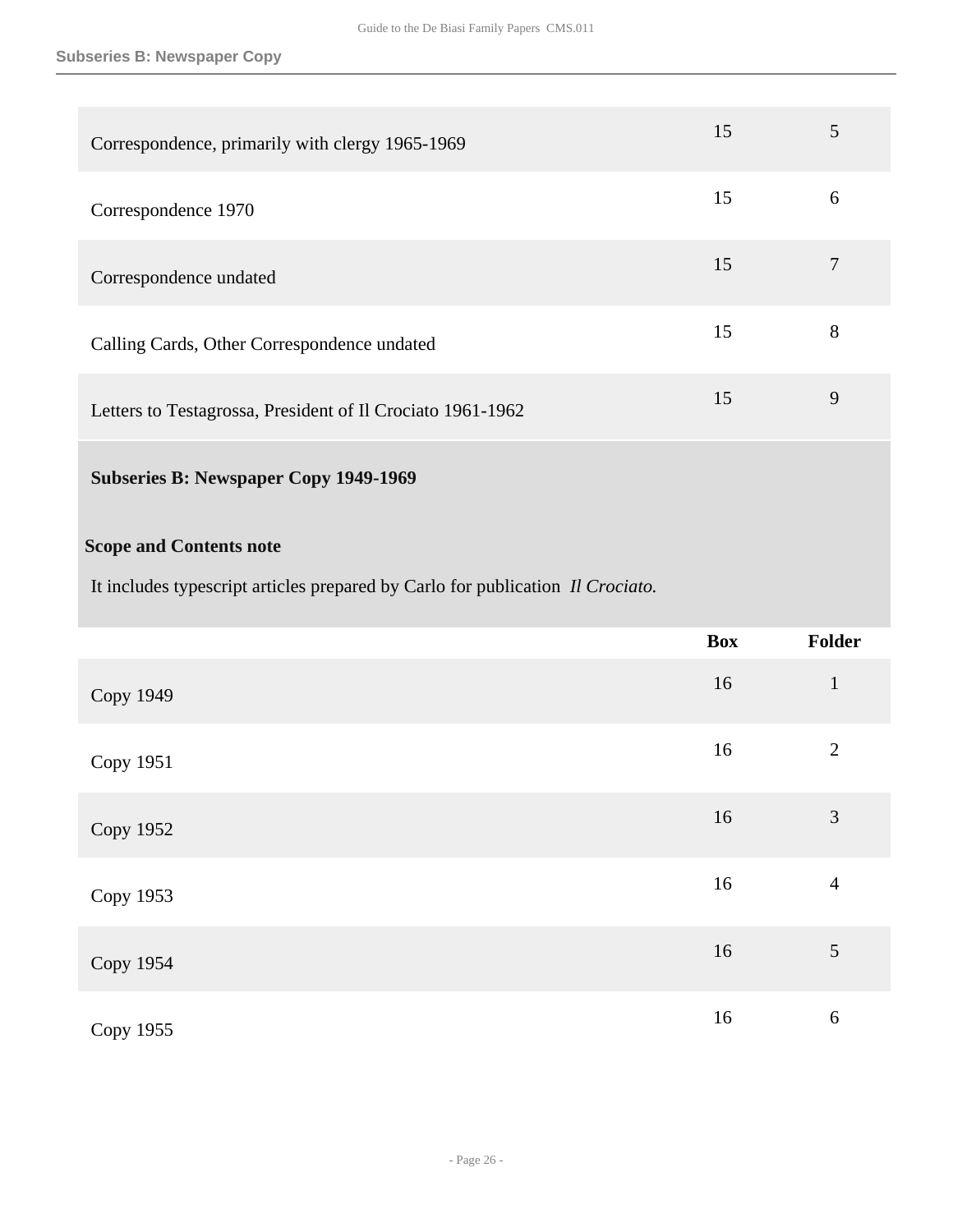| Mixed materials  | <b>Box</b><br>$20\,$ | Folder<br>$26 - 28$ |                  |
|------------------|----------------------|---------------------|------------------|
| Copy undated     |                      |                     |                  |
| Copy 1969        |                      | $18\,$              | $18\,$           |
| <b>Copy 1968</b> |                      | $18\,$              | 17               |
| Copy 1967        |                      | $18\,$              | $16\,$           |
| Copy 1965-1966   |                      | $18\,$              | $15\,$           |
| Copy 1963-1964   |                      | $17\,$              | $14\,$           |
| Copy 1962        |                      | $17\,$              | 13               |
| Copy 1961        |                      | $17\,$              | $12\,$           |
| Copy 1960        |                      | $17\,$              | $11\,$           |
| Copy 1959        |                      | $17\,$              | $10\,$           |
| <b>Copy 1958</b> |                      | $17\,$              | $\overline{9}$   |
| Copy 1957        |                      | $16\,$              | $8\,$            |
| Copy 1956        |                      | $16\,$              | $\boldsymbol{7}$ |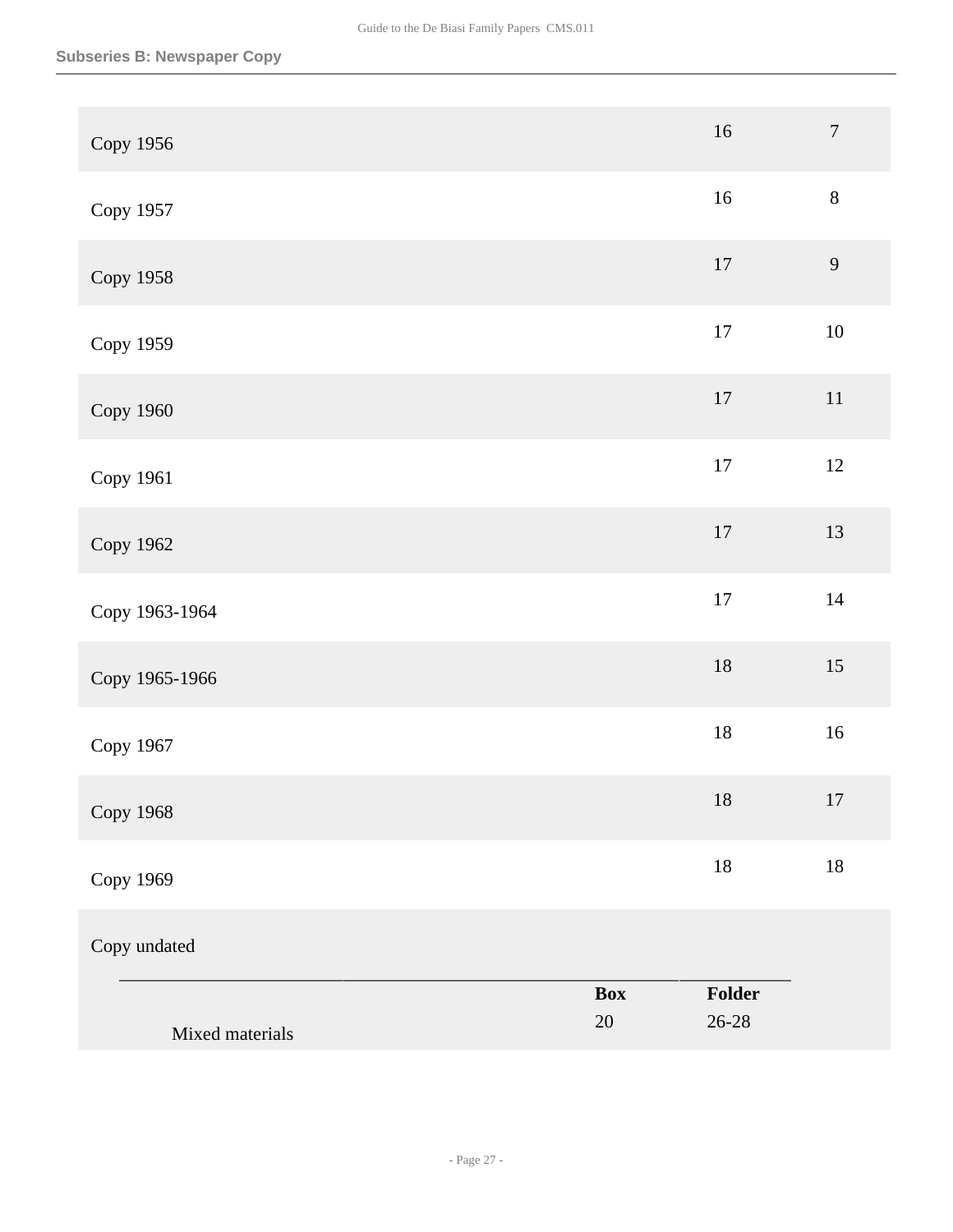#### **Subseries C: "Bishop McEntegart's Talk"**

| Mixed materials                               | <b>Box</b><br>19 | Folder<br>$21 - 25$ |               |
|-----------------------------------------------|------------------|---------------------|---------------|
|                                               | <b>Box</b>       | Folder              |               |
| Mixed materials                               | 18               | $19-20$             |               |
|                                               |                  |                     |               |
|                                               |                  | <b>Box</b>          | <b>Folder</b> |
| Copy: "Monumenti di fede e di Arte" 1942-1943 |                  | 21                  | 29            |

## **Subseries C: "Bishop McEntegart's Talk" 1958-1969**

## **Scope and Contents note**

This subseries of contains mimeographed copies of talks given by the Bishop of the Brooklyn Diocese on various occasions.

|                                     | <b>Box</b> | Folder         |
|-------------------------------------|------------|----------------|
| Bishop McEntegart's Talks 1958-1959 | 22         | $\mathbf{1}$   |
| Bishop McEntegart's Talks 1960      | 22         | $\overline{2}$ |
| Bishop McEntegart's Talks 1961      | 22         | 3              |
| Bishop McEntegart's Talks 1962-1964 | 22         | 4              |
| Bishop McEntegart's Talks 1965      | 22         | 5              |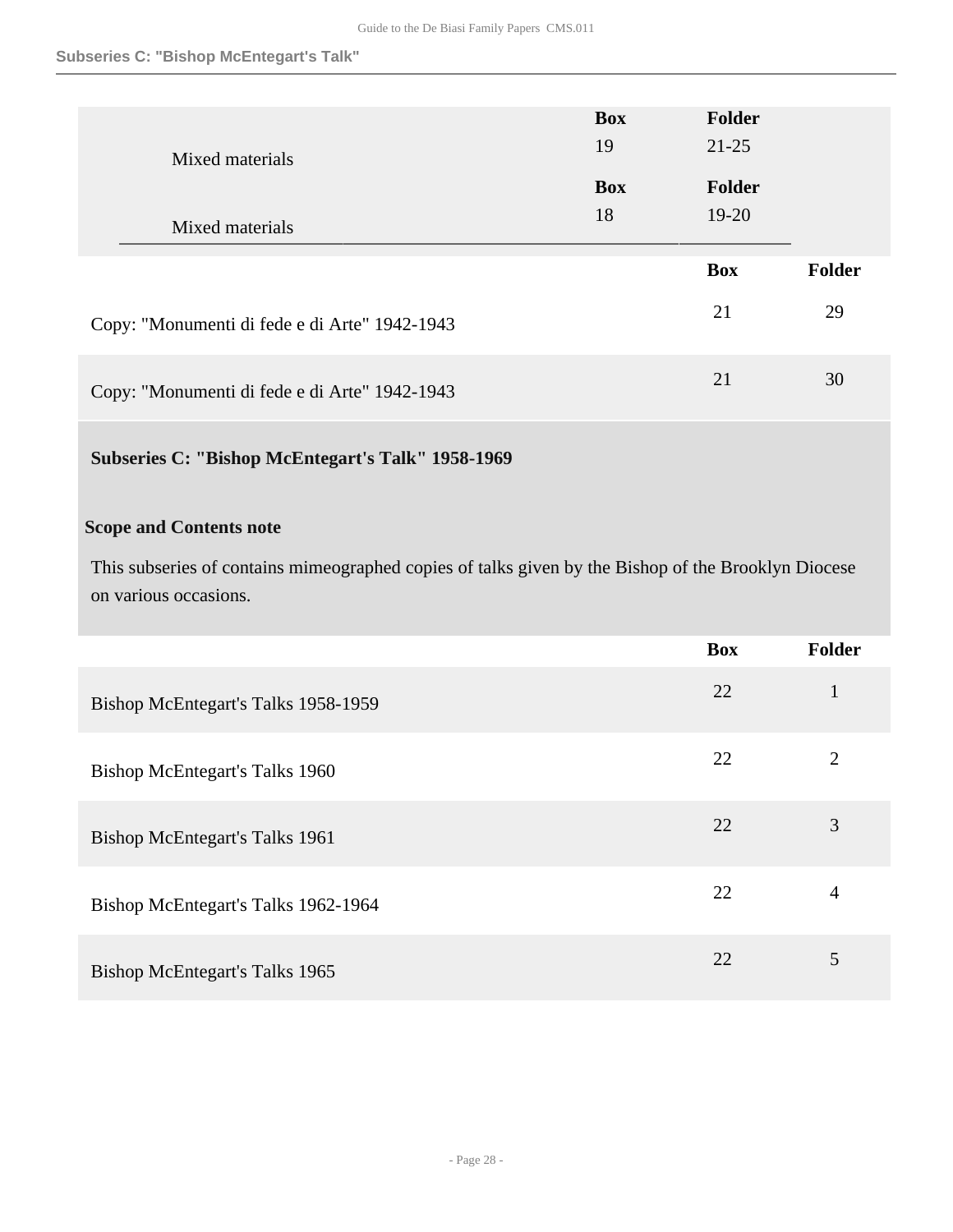| Bishop McEntegart's Talks-clippings from Il Crociato 1957-1960                                          | 22         | 6              |
|---------------------------------------------------------------------------------------------------------|------------|----------------|
| Bishop McEntegart's Talks 1968-1970                                                                     | 22         | $\overline{7}$ |
| Subseries D: News Service Releases 1920, 1945, 1949-1970                                                |            |                |
| <b>Scope and Contents note</b><br>Foreign and domestic news service press releases.                     |            |                |
|                                                                                                         | <b>Box</b> | <b>Folder</b>  |
| National Catholic Welfare Conference News Service Releases (domestic<br>and foreign) 1941-1959          | 23         | $\mathbf{1}$   |
| National Catholic Welfare Conference News Service Releases (domestic<br>and foreign) 1960               | 23         | $\overline{2}$ |
| National Catholic Welfare Conference News Service Releases<br>(domestic) 1961                           | 23         | 3              |
| National Catholic Welfare Conference News Service Releases<br>(foreign) 1961                            | 23         | $\overline{4}$ |
| National Catholic Welfare Conference News Service Releases (domestic<br>and foreign) 1962-1970, undated | 23         | 5              |
| Miscellaneous News service Releases 1920, 1933, 1945-1970                                               | 23         | 6              |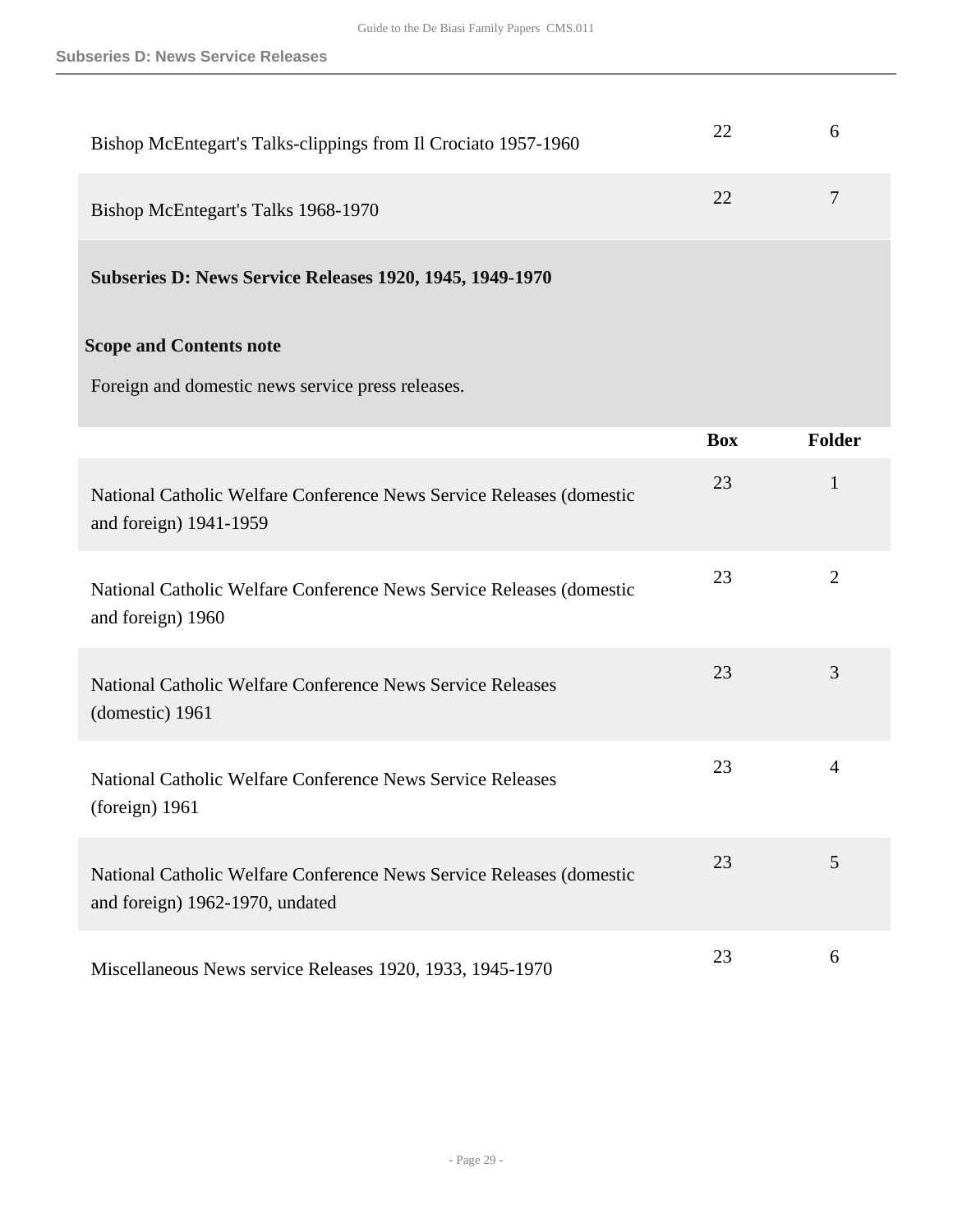## **Subseries E: Photographs**

|                                                      | <b>Box</b> | <b>Folder</b>  |
|------------------------------------------------------|------------|----------------|
| Carlo De Biasi undated                               | 24         | $\mathbf{1}$   |
| Vatican Council II undated                           | 24         | $\overline{2}$ |
| <b>Bishop McEntegart undated</b>                     | 24         | 3              |
| <b>Bishop McEntegart undated</b>                     | 24         | $\overline{4}$ |
| Italian American churches and parish schools undated | 24         | 5              |
| Miscellaneous undated                                | 24         | 6              |
|                                                      |            | <b>Box</b>     |

**Subseries F: Books, Pamphlets, and Miscellaneous Printed Materials 1919-1970** 

## 25-26

#### **Scope and Contents note**

This subseries contains printed materials regarding such subjects such as the Catholic Church, Italian immigration, communism, patriotism, citizenship, art, printing, and other topics.

|                                                                                                                                                | <b>Box</b> | Folder |
|------------------------------------------------------------------------------------------------------------------------------------------------|------------|--------|
| Italian American Parishes: Souvenir Booklets 1919-1970                                                                                         | 27         |        |
| Miscellaneous programs, addresses, reports, newsletters, and brochures<br>regarding Italian American community events, immigration groups, the | 27         |        |
| Society of St. Charles 1919-1970                                                                                                               |            |        |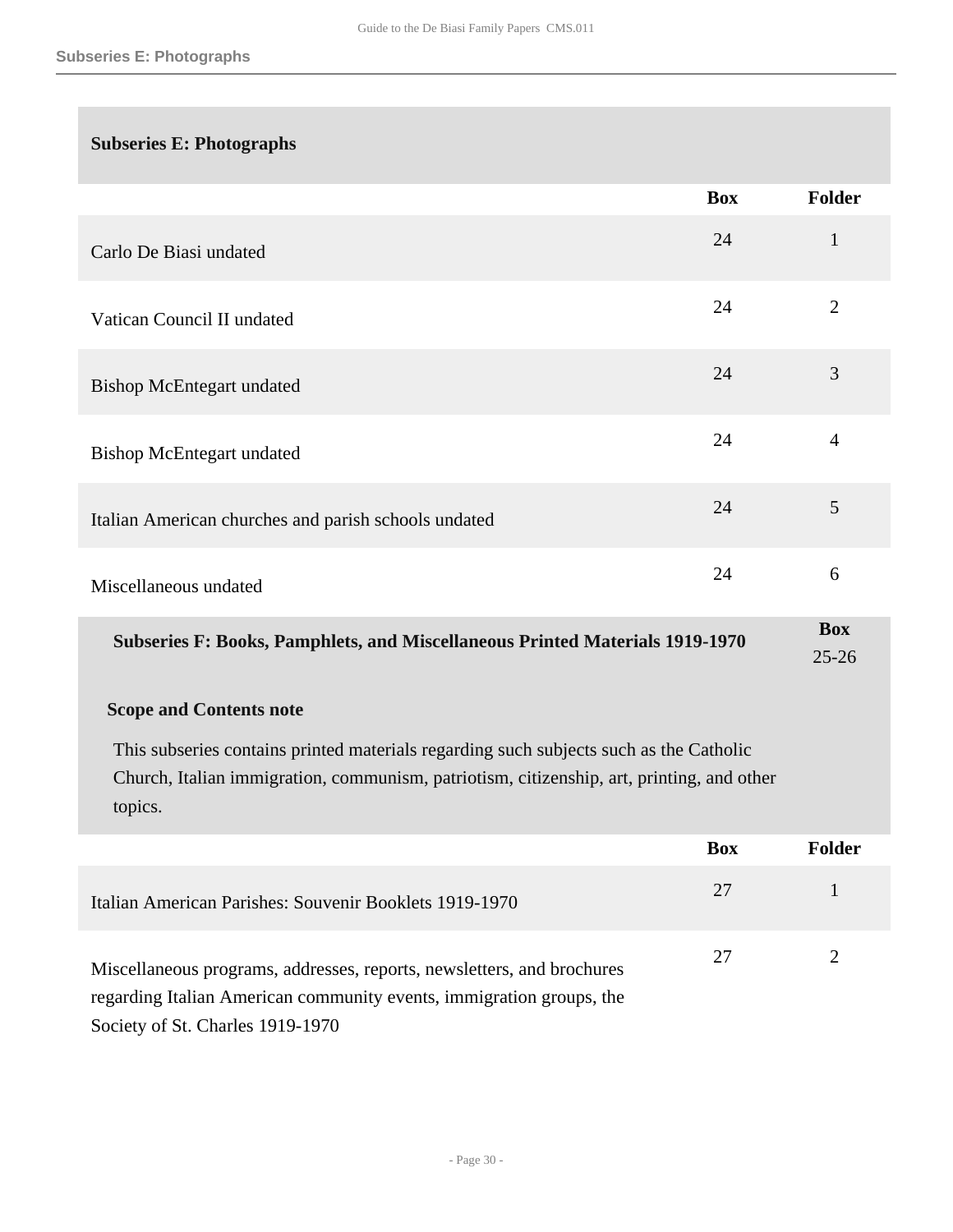#### **Subseries G: Clippings**

#### **Scope and Contents note**

This random collection of clippings has been thoroughly weeded. Only items pertaining directly or indirectly to Italian immigration and to the role of the Catholic Church in ministering to the Italian communities have been retained. Also retained are clippings of articles written by Carlo as well as scrapbooks of clippings assembled by him. Discarded were clippings dealing with such subjects as Catholic dogma, Italian politics, nuclear armaments, divorce, the stock market, and other topics.

|                                                                  | <b>Box</b> | <b>Folder</b>  |
|------------------------------------------------------------------|------------|----------------|
| Literary cultural subjects and human interest subjects 1919-1935 | 28         | $\mathbf{1}$   |
| "Monumenti di Fede e d'Arte" 1942-1943                           | 28         | $\overline{2}$ |
| Il Progresso Italo Americano 1942-1946                           | 28         | 3              |
| Clippings regarding Catholic Church 1943-1944                    | 28         | $\overline{4}$ |
| Clippings regarding Catholic Church 1944-1945                    | 28         | 5              |
| Articles by Carlo De Biasi undated                               | 29         | 6              |
| Articles by Carlo De Biasi undated                               | 29         | $\overline{7}$ |
| Articles by dealing with Italian immigration undated             | 29         | 8              |
| Articles by dealing with Italian immigration undated             | 29         | 9              |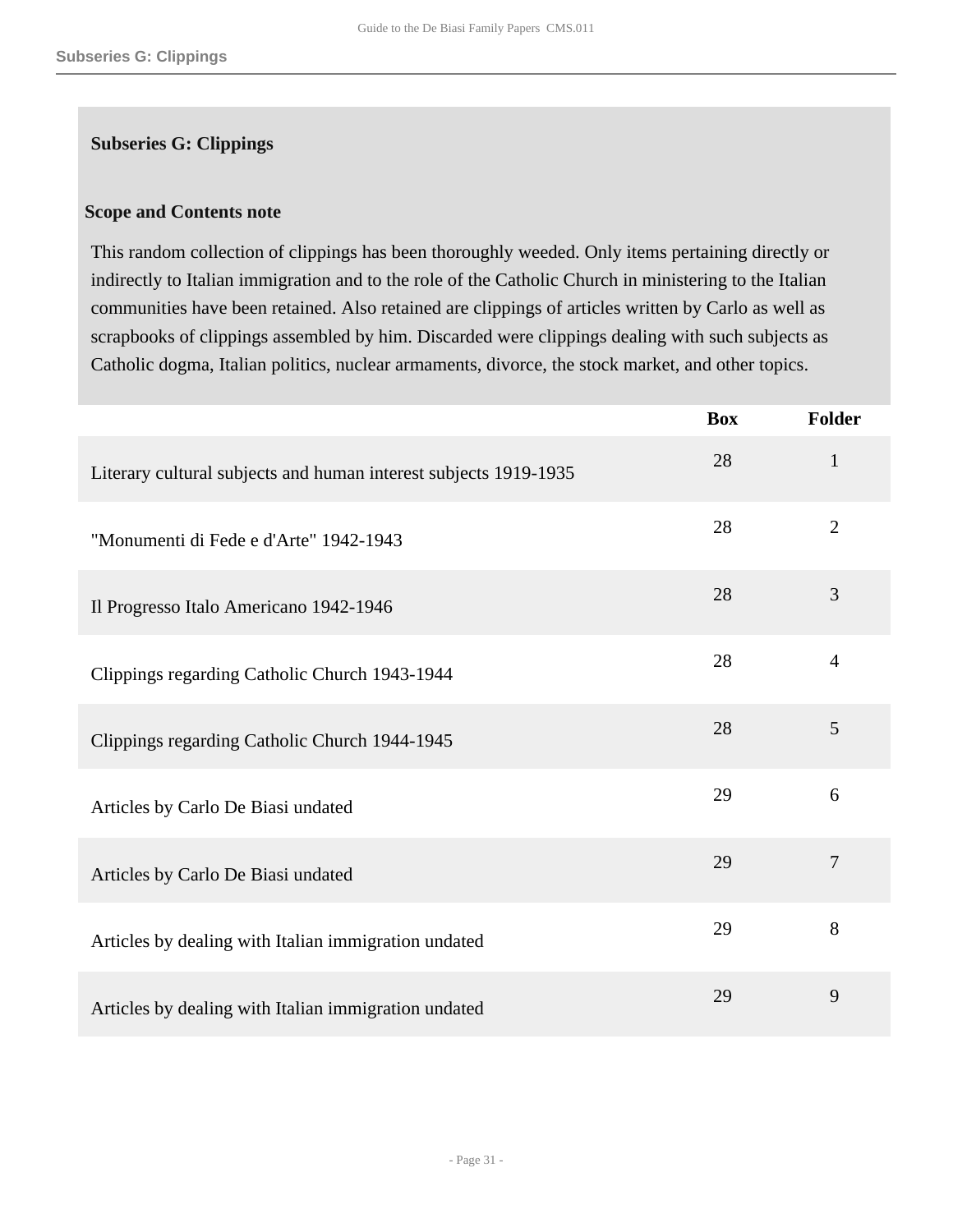| Articles by dealing with Italian immigration undated                                                 | 29 | 10 |
|------------------------------------------------------------------------------------------------------|----|----|
| Articles on the Catholic Church and Italian immigration undated                                      | 30 | 11 |
| Articles on Italian American parishes including clippings of "Monumenti<br>de Fede e d'Arte" undated | 30 | 12 |
| Articles on the Brooklyn inter-parish Eucharistic Congress undated                                   | 30 | 13 |
| Articles on the Italian Capucians in the United States and in<br>Australia undated                   | 30 | 14 |
| Articles on immigration undated                                                                      | 30 | 15 |
| Articles on the Mafia undated                                                                        | 30 | 16 |
| Clippings from Il Carroccio undated                                                                  | 30 | 17 |
| Poetry (Italian) undated                                                                             | 30 | 18 |

#### **Subseries H: Information Files**

#### **Scope and Contents note**

This subseries includes correspondence, handwritten notes, clippings, speeches, printed materials, mimeo materials, photographs, pamphlets, and lists assembled by Carlo on topics of interest to him both personally and professionally. Some of the files contain materials, which, judging by the handwriting of the annotations, were Agostino's. Perhaps the latter passed them on to his brrother, Carlo, or perhaps these information files were in part a joint endeavor.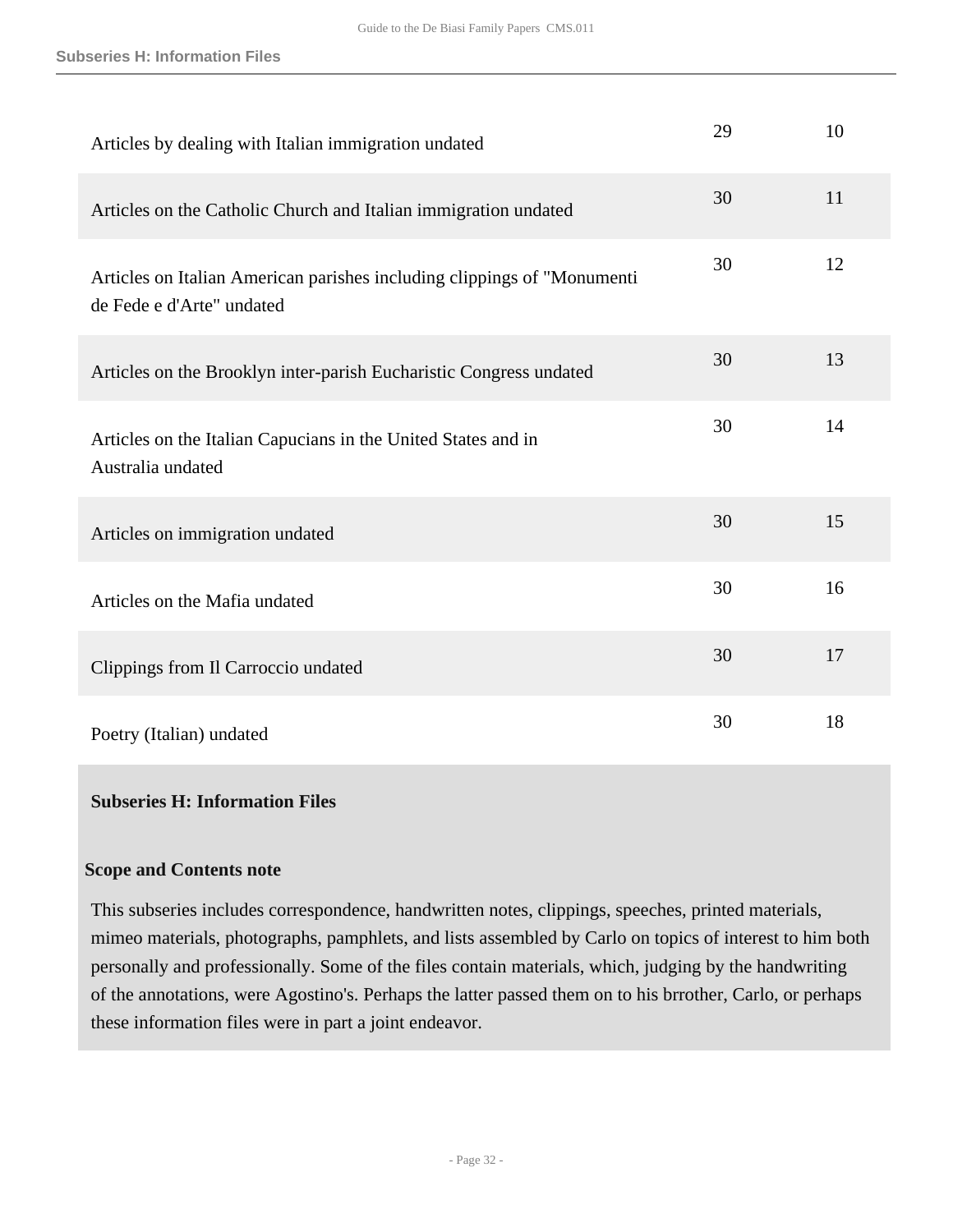Only files touching on the subject of Italian immigration and assimilation, the Cathlic Church, and American Italian relations have been retained, as have all files containing correspondence. Files made up exclusively of clippings on subjects other than those above have ben discarded.

|                                       | <b>Box</b> | <b>Folder</b>  |
|---------------------------------------|------------|----------------|
| St. Frances Carbrini undated          | 31         | $\mathbf{1}$   |
| St. Frances Carbrini 1928-1952        | 31         | $\overline{2}$ |
| St. Frances Carbrini 1930-1955        | 31         | $\mathfrak{Z}$ |
| Don Orione 1950-1965                  | 31         | $\overline{4}$ |
| Don Bosco undated                     | 31         | 5              |
| Pope Pius XII undated                 | 31         | 6              |
| Richard Cardinal Cushing 1960-1961    | 31         | $\overline{7}$ |
| Amleto G. Ciocognani 1945-1968        | 32         | 8              |
| Amleto G. Ciocognani undated          | 32         | 9              |
| Amleto G. Ciocognani undated          | 32         | 10             |
| Bishop Luigi Raimondi 1947, 1967-1970 | 32         | 11             |
| Cardinal Vagnozzi 1958-1965           | 32         | 12             |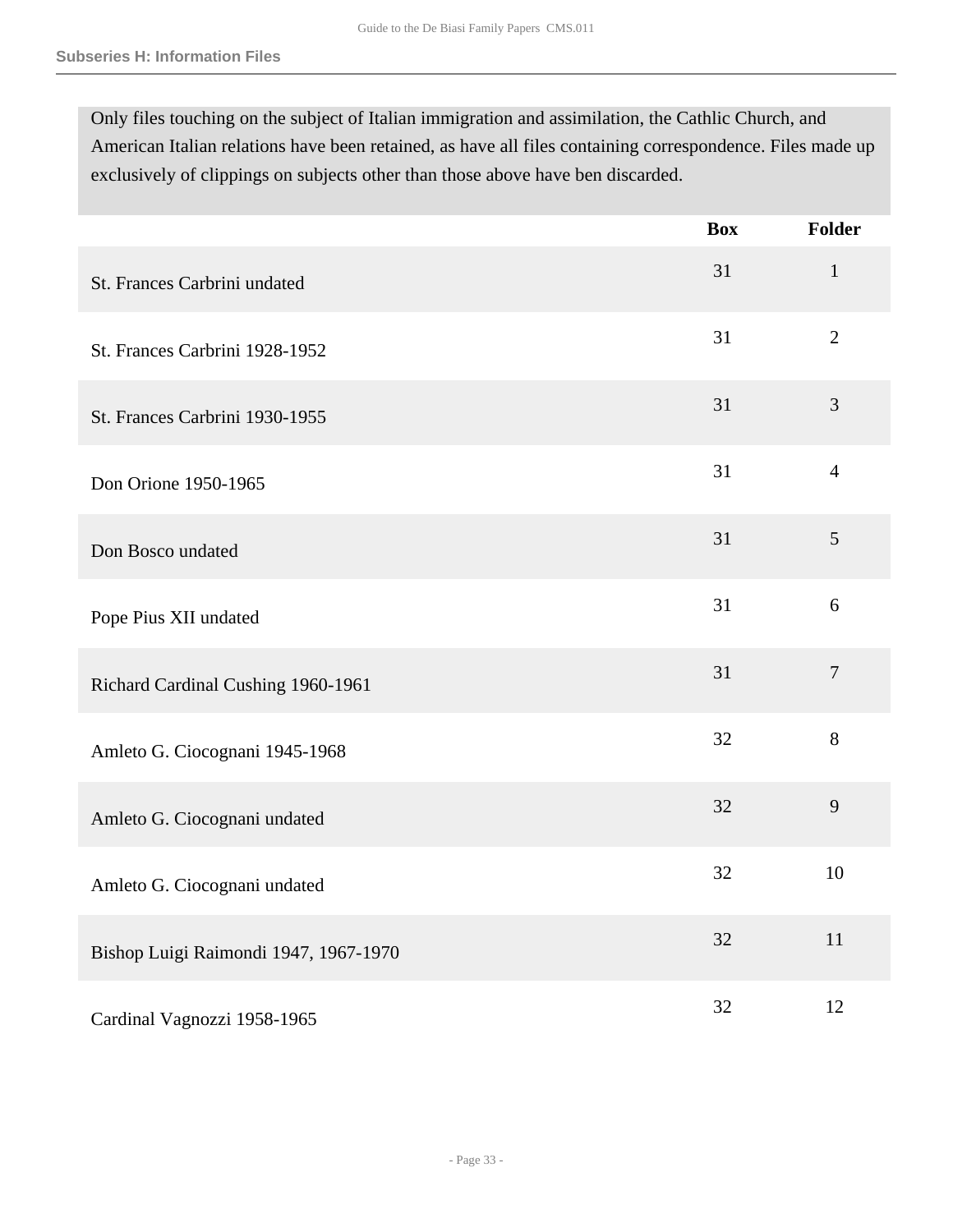| John J. Heneghan undated                                                       | 32 | 13     |
|--------------------------------------------------------------------------------|----|--------|
| Luigi Ligutti undated                                                          | 32 | 14     |
| Alberto Giovannetti 1964-1970                                                  | 32 | 15     |
| Francis Mugavero 1950-1969                                                     | 33 | 16     |
| Alexander Ciocia 1948, 1964                                                    | 33 | 17     |
| Joseph Di Marco 1963-1966                                                      | 33 | 18     |
| Monsignor King undated                                                         | 33 | 19     |
| A.R. Cioffi 1953-1966                                                          | 33 | 20     |
| Giovanni Abbo 1945-1955                                                        | 34 | 21     |
| <b>Bishop McEntegart undated</b>                                               | 34 | 22     |
| Installation of Bishop McEntegart as 4th Bishop of Brooklyn undated            | 34 | 23     |
| Bishop Benedict Dominic Coscia, primarily relating to his<br>consecration 1961 | 34 | $24\,$ |
| Bishop Walter Kellenberg, Celstine Damiano undated                             | 34 | 25     |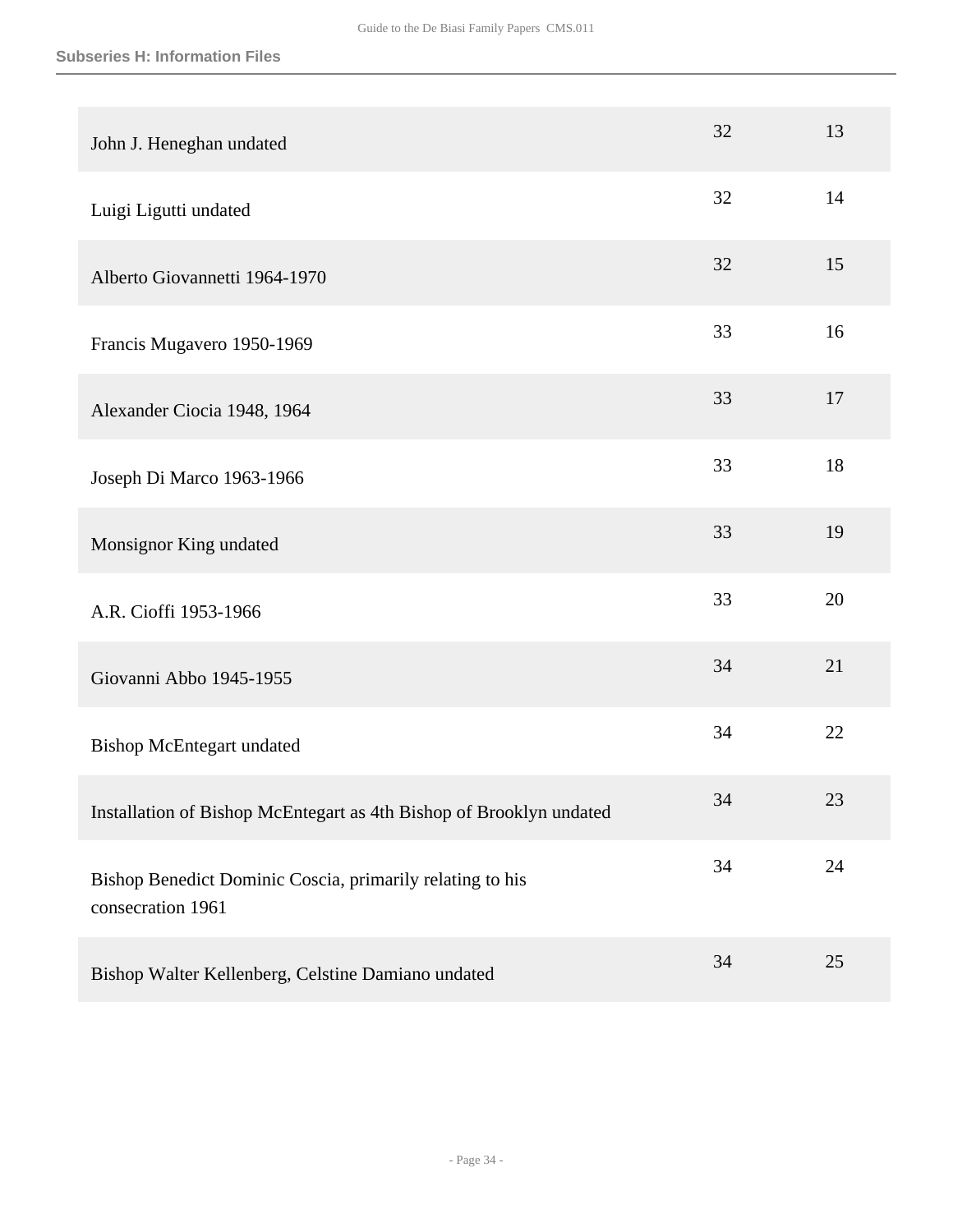| Bishop Bernardino Mazzarella undated                                                                      | 34 | 26 |
|-----------------------------------------------------------------------------------------------------------|----|----|
| Bishop Joseph Pernicone 1954-1965                                                                         | 34 | 27 |
| Cesare Donanzan 1966-1968                                                                                 | 34 | 28 |
| Eugenio Fusco 1947-1952                                                                                   | 34 | 29 |
| Nicola Fusco 1945-1949                                                                                    | 34 | 30 |
| <b>Bishops</b> undated                                                                                    | 34 | 31 |
| Alfonso Parziale 1945, 1967, undated                                                                      | 34 | 32 |
| Thomas Sala 1948-1957                                                                                     | 34 | 33 |
| Don Luigi Sturzo 1944-1959                                                                                | 34 | 34 |
| Arcese Brothers (Alfonso, Gaetano, Leopoldo, Vincenzo) 1932-1967                                          | 35 | 35 |
| Albino Balbo, Dante Del Fiorentino, Francis Cassano circa 1957-1964                                       | 35 | 36 |
| B. Filirri, O.Silvestri, F.Barilla, O.Genova, G.Schiano, G.De Marco,<br>B.Cafiero, F.DelVecchio 1947-1967 | 35 | 37 |
| Vincent Giovannitti 1957, 1961                                                                            | 35 | 38 |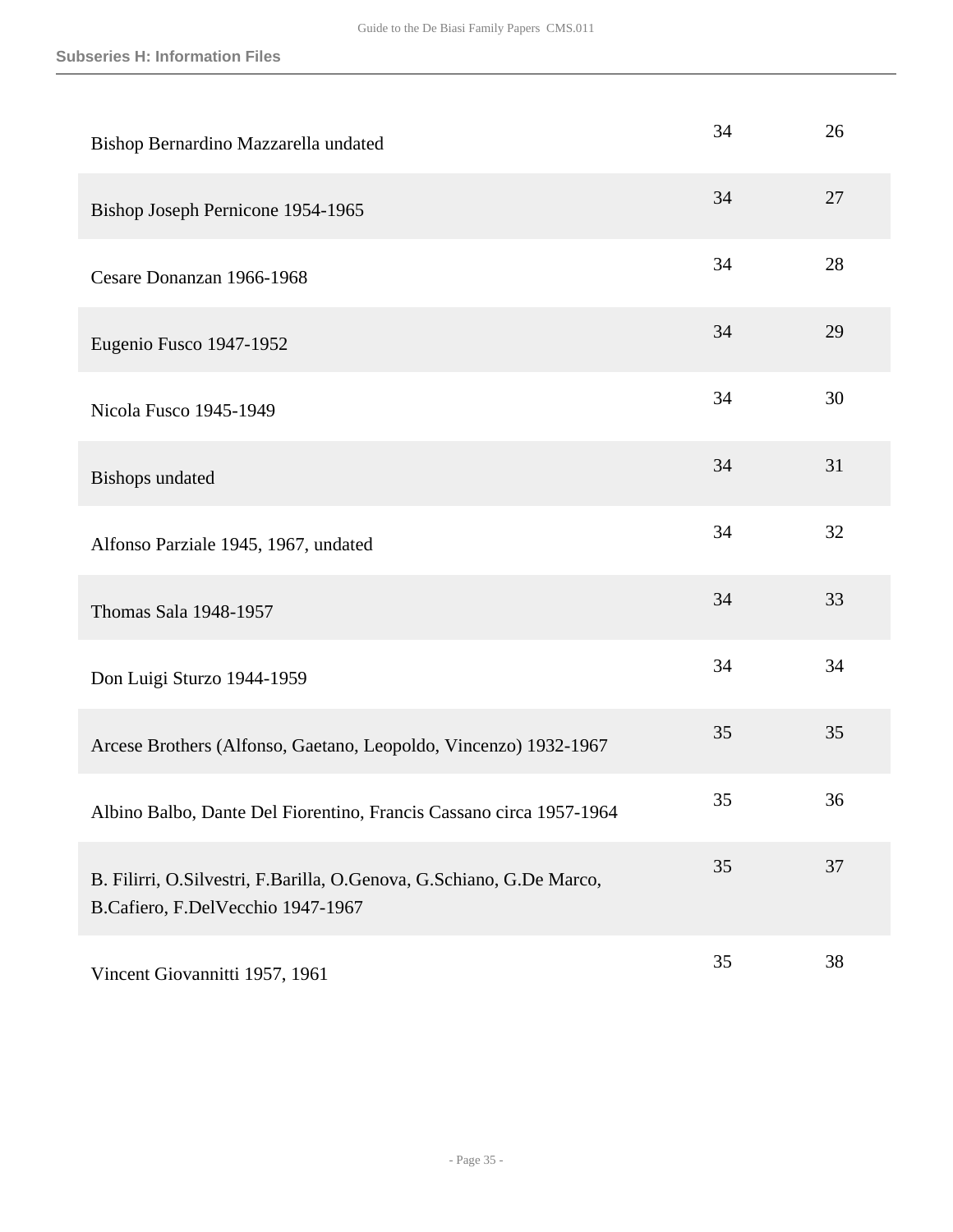| Anthony Vincent Gallo 1967                                                                                                                                                        | 35 | 39 |
|-----------------------------------------------------------------------------------------------------------------------------------------------------------------------------------|----|----|
| A.Landi, R.Pitrone, M.Puleo, E.Capobianco, D.Gismondi undated                                                                                                                     | 35 | 40 |
| Priests, Miscellaneous Clippings 1921-1960                                                                                                                                        | 35 | 41 |
| Priests: S. Privitera, E. Fusco, A. De Laura, G. Sabia, A. Landi, G. De<br>Simplicis, J.Porazzo, R.Imperiale, N.Fuorli, J. Ruff, C.Tessarolo,<br>R.Testagrossa, G.Micheli undated | 35 | 42 |
| Ercole Dominicis, Pastor, Holy Souls Church, Carnegie, PA 1944-1948                                                                                                               | 35 | 43 |
| Auxiliary Bishops (Brooklyn Diocese) 1959-1966                                                                                                                                    | 35 | 44 |
| Brooklyn Archdiocese 1948-1967                                                                                                                                                    | 35 | 45 |
| <b>Brooklyn Diocese undated</b>                                                                                                                                                   | 35 | 46 |
| Religious Sisters undated                                                                                                                                                         | 35 | 47 |
| Sisters of St. John the Baptist undated                                                                                                                                           | 36 | 48 |
| Knights of St. Gregory 1949-1958                                                                                                                                                  | 36 | 49 |
| Societa Dante Alighieri 1904-1912                                                                                                                                                 | 36 | 50 |
| Societa Cittadini di Sant' Angelo dei Lombardi di East<br>Brooklyn 1929-1954                                                                                                      | 36 | 51 |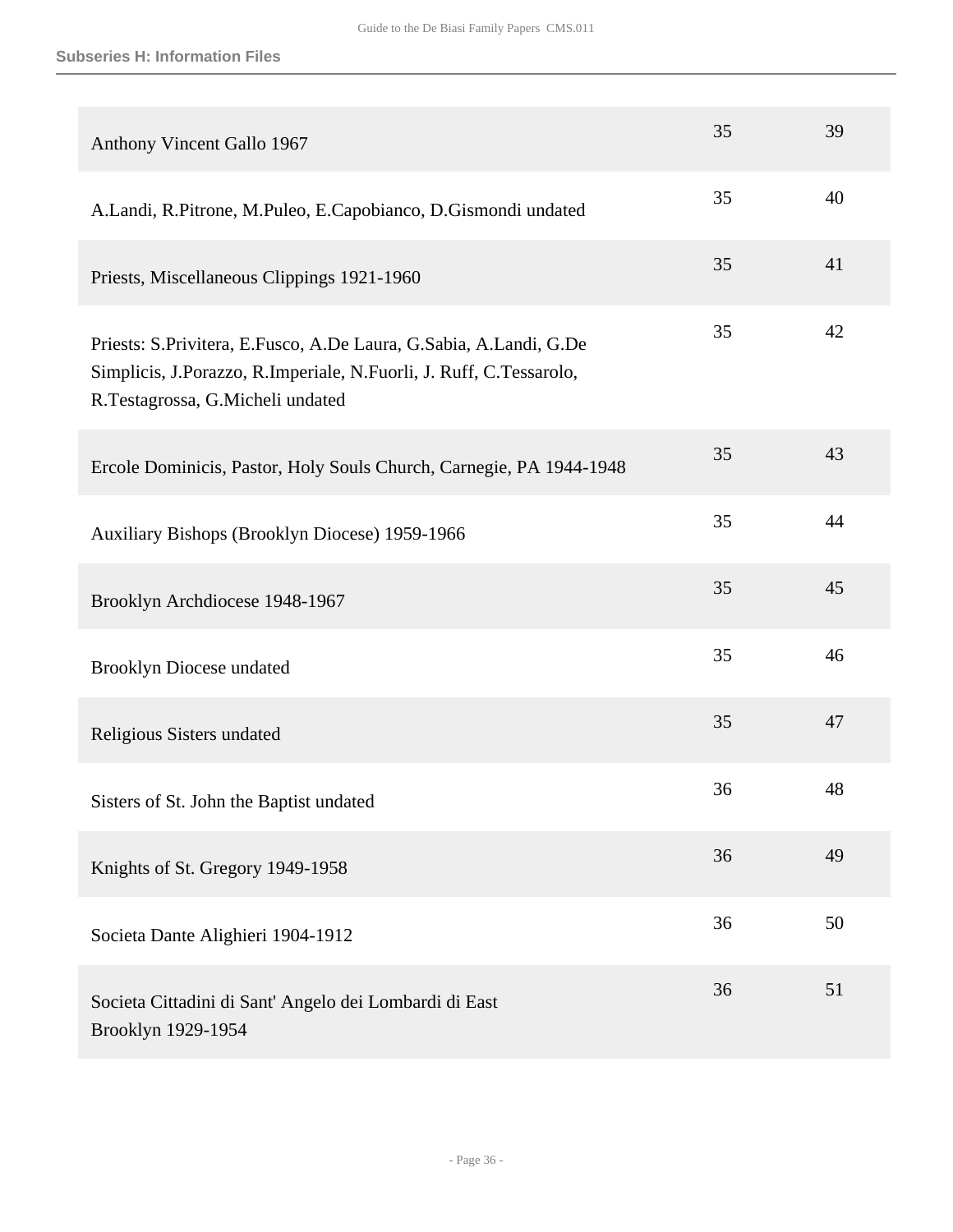| "Villagio del Fanciullo" (Italian Shelters for Needy Children) 1949-1963 | 36 | 52 |
|--------------------------------------------------------------------------|----|----|
| Ferrini Welfare League undated                                           | 36 | 53 |
| The Focolare Movement 1967-1968                                          | 36 | 54 |
| "Primo Congresso degli Italiani all'Estero" 1908-1909                    | 36 | 55 |
| Parish Schools and Community Centers 1950s                               | 36 | 56 |
| Regina Pacis Residence for Senior Citizens, Brooklyn, NY undated         | 36 | 57 |
| Churches (Part I) undated                                                | 37 | 58 |
| Churches (Part II) 1937-1957                                             | 37 | 59 |
| Churches: Decor undated                                                  | 37 | 60 |
| "Catholic Crusaders" 1953-1963                                           | 37 | 61 |
| "Catholic Charities" 1957-1969                                           | 37 | 62 |
| Italian Board of Guardians 1949-1965                                     | 37 | 63 |
| Boys Town of Italy 1961                                                  | 38 | 64 |
| Boys Town of Italy undated                                               | 38 | 65 |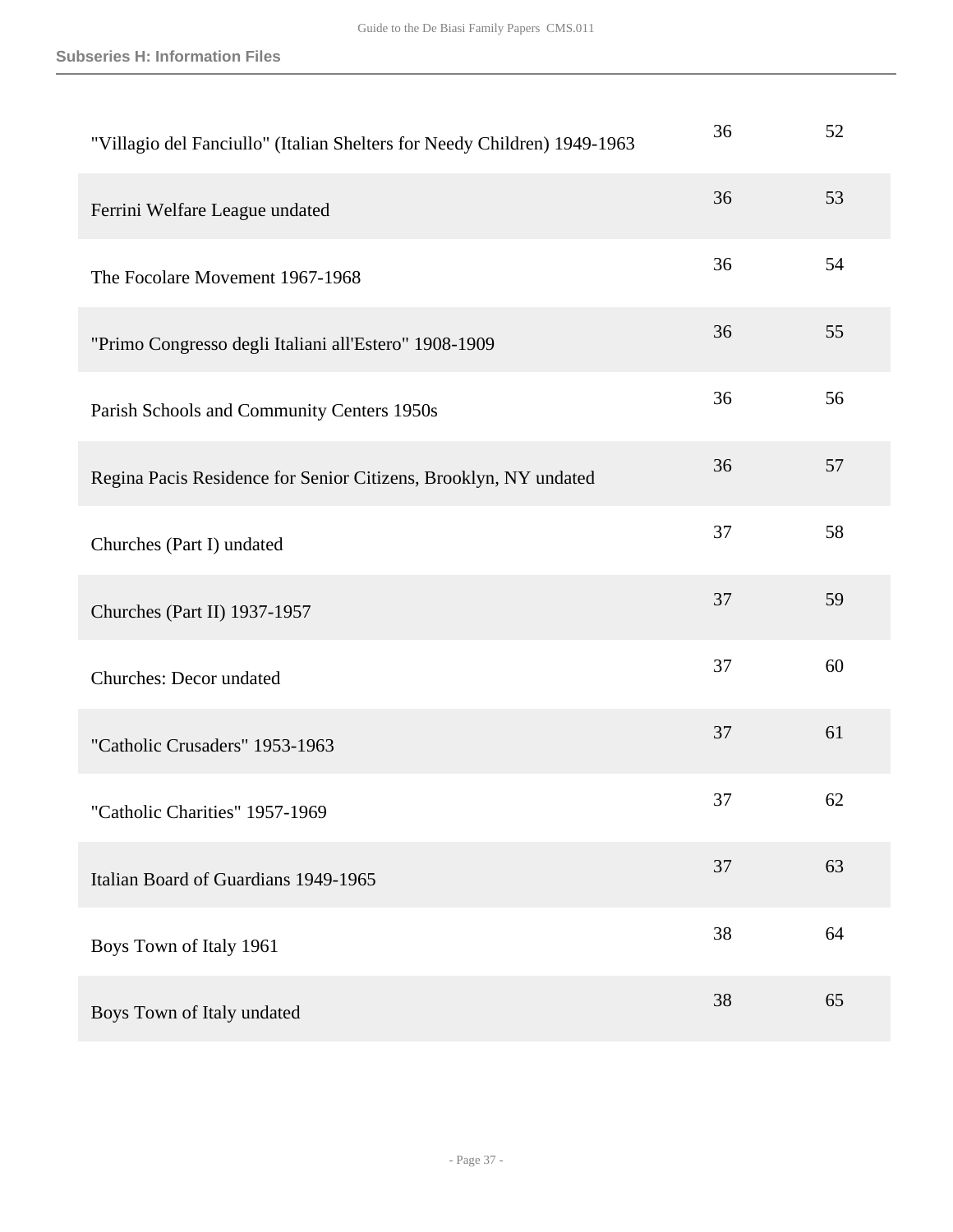| Il Crociato 1933-1963                        | 38 | 66     |
|----------------------------------------------|----|--------|
| Il Crociato undated                          | 38 | 67     |
| Il Crociato undated                          | 38 | 68     |
| S.Tomasi undated                             | 38 | 69     |
| Scalabrinians undated                        | 39 | 70     |
| Scalabrinians 1905-1965                      | 39 | 71     |
| Scalabrinians: Books and Pamphlets 1939-1957 | 39 | 72     |
| Generoso Pope 1928-1950                      | 39 | 73     |
| Generoso Pope 1933-1943                      | 39 | 74     |
| Generoso Pope 1943                           | 39 | 75     |
| Generoso Pope 1943-1947                      | 40 | 76     |
| Pope Brothers 1950-1961                      | 40 | $77\,$ |
| Colonial Sand and Store Co. 1949-1963        | 40 | 78     |
| Pope and Seagna Jun 1960                     | 40 | 79     |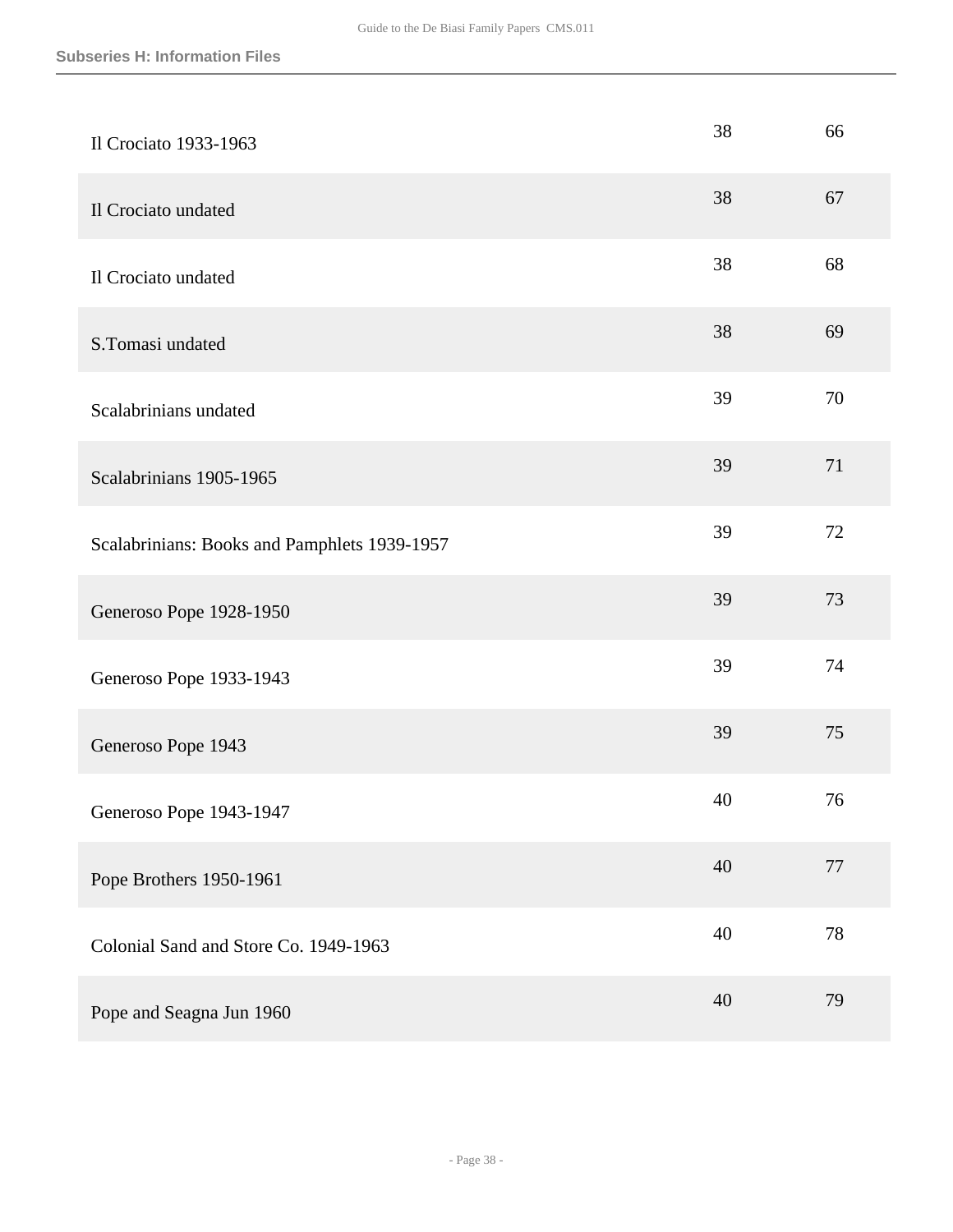| Italians in Brazil and Argentina undated                                                          | 40 | 80 |
|---------------------------------------------------------------------------------------------------|----|----|
| Italians in New York undated                                                                      | 40 | 81 |
| Italians in the United States undated                                                             | 41 | 82 |
| Italians in United States undated                                                                 | 41 | 83 |
| Italians in United States undated                                                                 | 41 | 84 |
| Italians in United States 1952-1958                                                               | 41 | 85 |
| Italians throughout the World circa 1932                                                          | 41 | 86 |
| Emigration (Part I) 1950s-1960s                                                                   | 41 | 87 |
| Emigration (Part II) 1950s-1960s                                                                  | 41 | 88 |
| Emigration (Part III) 1950s-1960s                                                                 | 42 | 89 |
| Actors and Singers: Jimmy Durante, Perry Como, Frank Sinatra, Mario<br>Lanza, Tito Schipa undated | 42 | 90 |
| Italo Montemuzzi 1925-1939                                                                        | 42 | 91 |
| Arturo Toscanini 1948-1957                                                                        | 42 | 92 |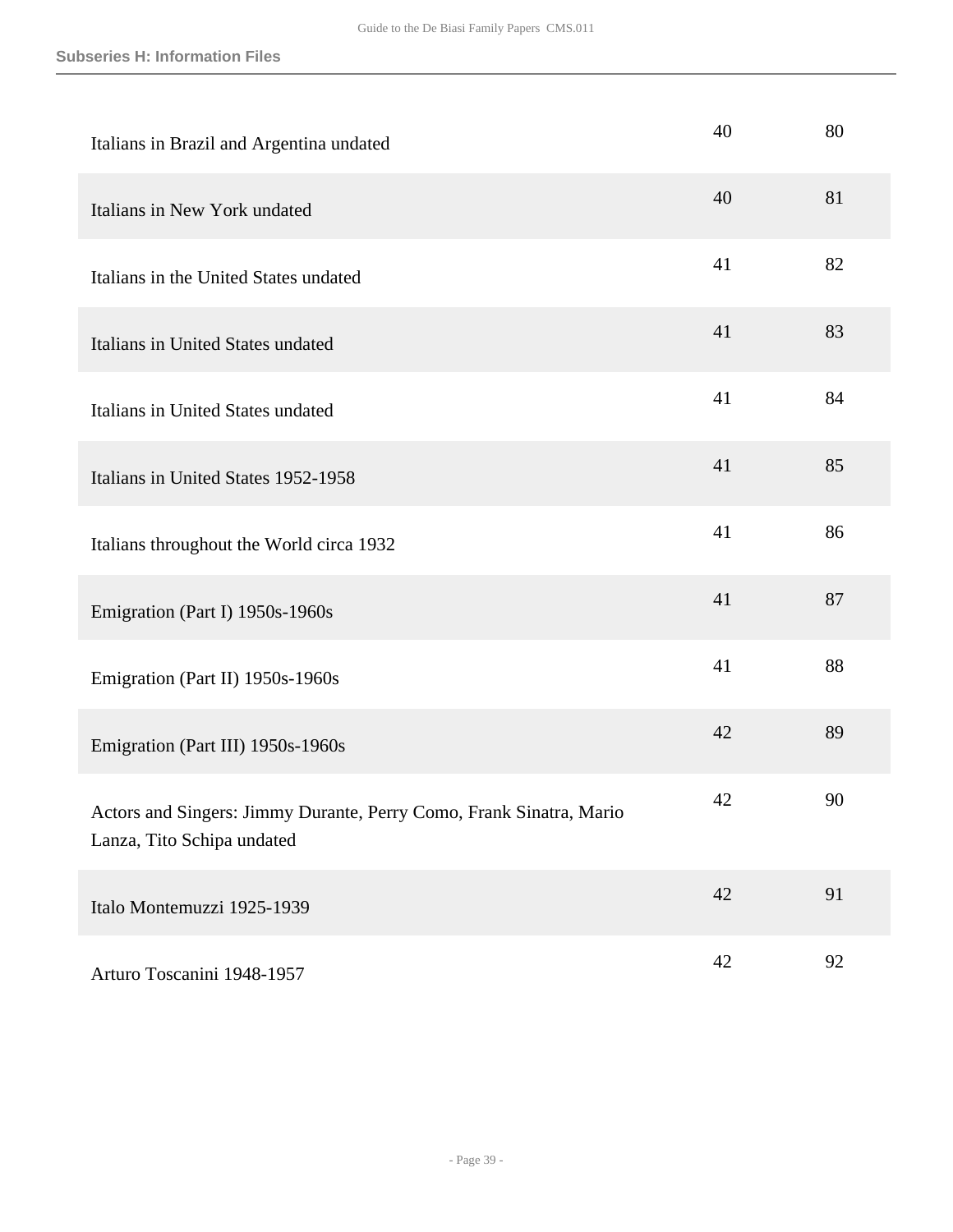| Giacomo Puccini undated           | 42 | 93  |
|-----------------------------------|----|-----|
| Petro Mascagni 1902-1903          | 42 | 94  |
| Lauri Volpi 1922                  | 42 | 95  |
| Ruggero Leoncavallo 1906-1959     | 42 | 96  |
| Tullio Serafin undated            | 42 | 97  |
| Enrico Caruso 1915-1928           | 42 | 98  |
| Mimi Aguglia 1922-1959            | 42 | 99  |
| <b>Eleonore Duse undated</b>      | 42 | 100 |
| Italo Carlo Falbo 1924            | 42 | 101 |
| Garibaldi 1908-1938               | 42 | 102 |
| Antonio Meucci 1916-1931          | 42 | 103 |
| Guglielmo Marconi undated         | 43 | 104 |
| Italian Inventors undated         | 43 | 105 |
| Luigi Barzini's The Italians 1965 | 43 | 106 |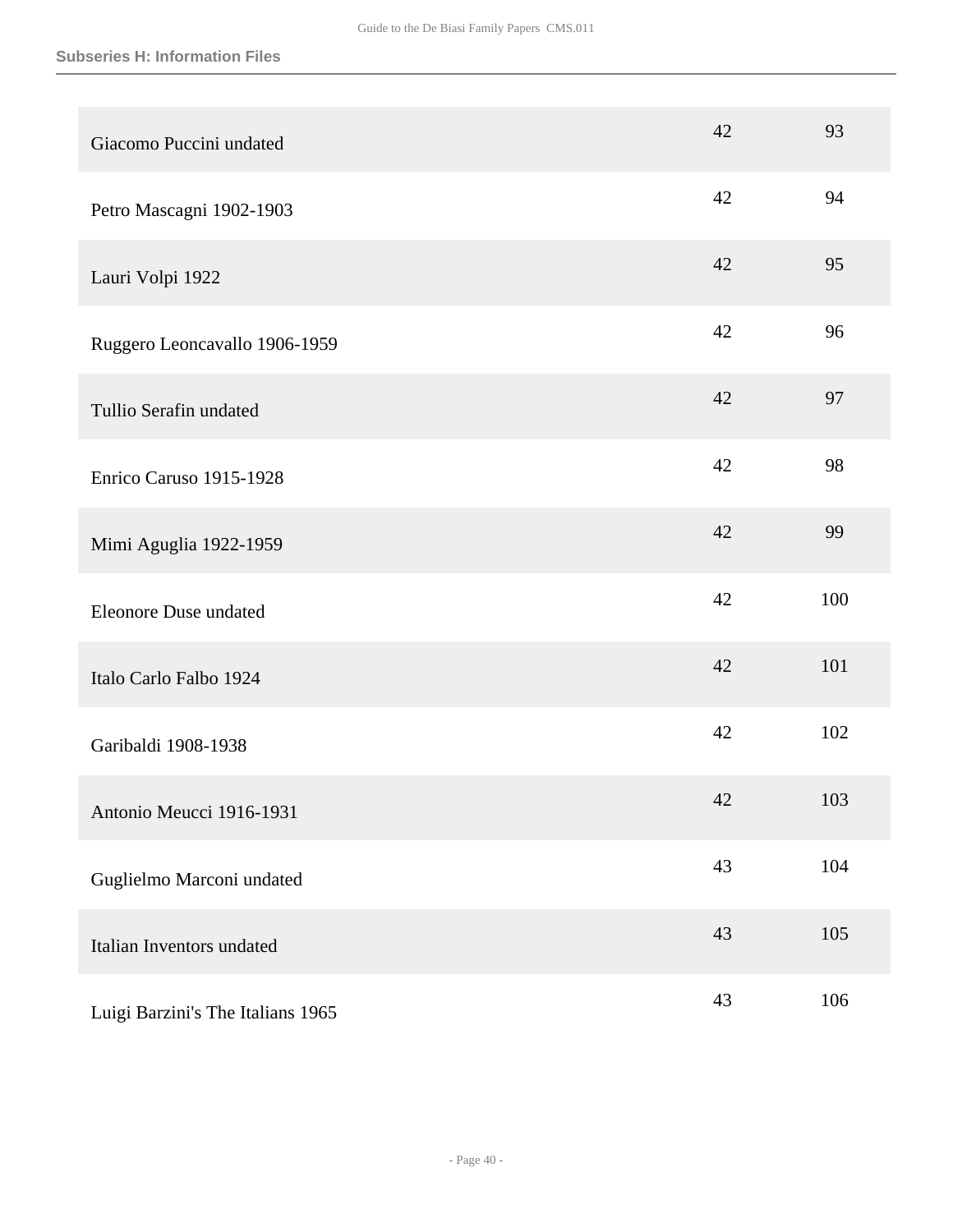| Fortune Gallo 1946-1947                                                                     | 43 | 107 |
|---------------------------------------------------------------------------------------------|----|-----|
| Lorenzo Da Ponte 1922-1925                                                                  | 43 | 108 |
| Italian Explorers 1920s                                                                     | 43 | 109 |
| "Our American Forefathers of Italian Origin" undated                                        | 43 | 110 |
| Christopher Columbus undated                                                                | 43 | 111 |
| Giovanni Verrazaano undated                                                                 | 43 | 112 |
| Alfonso Tonti undated                                                                       | 44 | 113 |
| "Ballo Victoria" Italian Barbers Benevolent Society of the State of New<br><b>York 1946</b> | 44 | 114 |
| "Barbiere Moderno" Journal of the Italian Barbers Benevolent<br>Society 1946-1951           | 44 | 115 |
| New York World's Fair 1939                                                                  | 44 | 116 |
| New York World's Fair (Vatican Pavillion) 1964                                              | 44 | 117 |
| Juvenal Marchisio 1946-1957                                                                 | 44 | 118 |
| LaGuardia; Impellitteri; Marcantonio undated                                                | 44 | 119 |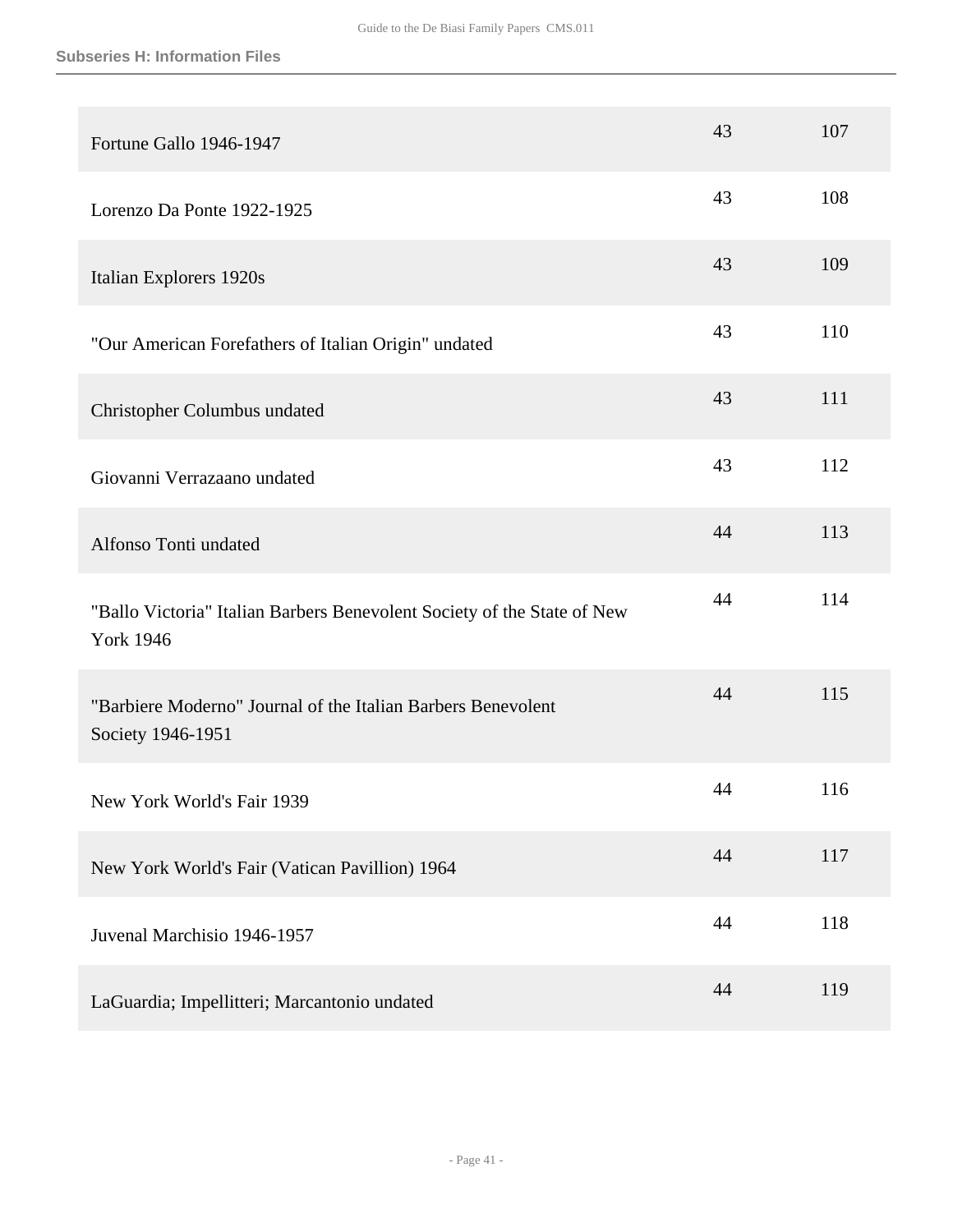| Frank Caccaviello 1953                                                        | 44 | 120 |
|-------------------------------------------------------------------------------|----|-----|
| Carlo Fama, Edoardo Corsi, John Pastore, Jack Valenti undated                 | 44 | 121 |
| Italians and the War: Traitors, Mazzini Society undated                       | 44 | 122 |
| Gaetano Salvemini 1936-1950                                                   | 44 | 123 |
| Carlo Sforza, Gaetano Salvemini, Arturo Labriola, Borghese,<br>Cianca undated | 44 | 124 |
| Angela Martignoni undated                                                     | 44 | 125 |
| Alex F. Martignoni 1944-1951                                                  | 44 | 126 |
| Luigi Criscuolo 1950-1955                                                     | 44 | 127 |
| Ugo Piazza 1953                                                               | 44 | 128 |
| Alfredo Bosi undated                                                          | 44 | 129 |
| Carlo Barsotti 1907-1910                                                      | 44 | 130 |
| Giuseppe Prezzolini (Part I) 1923-1962                                        | 45 | 131 |
| Giuseppe Prezzolini (Part II)                                                 | 45 | 132 |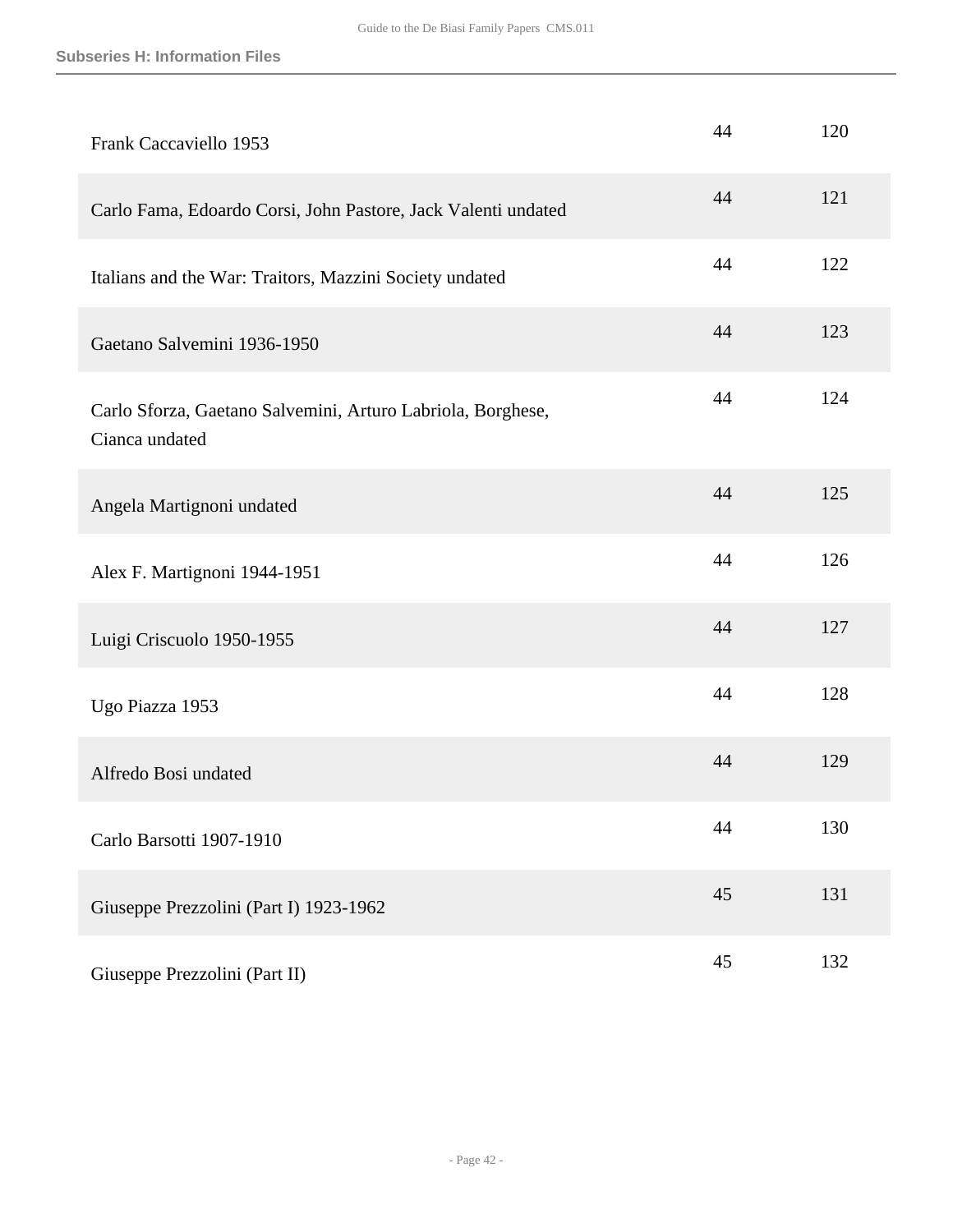| Embassy, Consulate, Grossardi 1946                                                 | 45 | 133 |
|------------------------------------------------------------------------------------|----|-----|
| Glen Cove, New York 1951-1957                                                      | 45 | 134 |
| Subscriptions (abbondimenti) 1945-1957                                             | 45 | 135 |
| Industrialists 1936-1948                                                           | 45 | 136 |
| Relief for Italy undated                                                           | 45 | 137 |
| "Osservatore Romano" 1957                                                          | 45 | 138 |
| Federazione Stampa Italiana all estero 1957-1965                                   | 45 | 139 |
| Confederazione Internazionale Stampa Italiana Estero (CISIE) 1965                  | 45 | 140 |
| American Committee on Italian Migration (ACIM) 1956-1965                           | 46 | 141 |
| Alaska undated                                                                     | 46 | 142 |
| Bank of America 1920-1958                                                          | 46 | 143 |
| Italian Cultural Center 1965                                                       | 46 | 144 |
| Istituto di Studi Americani (Universita degli Studi di Firenze) 1965,<br>1968-1969 | 46 | 145 |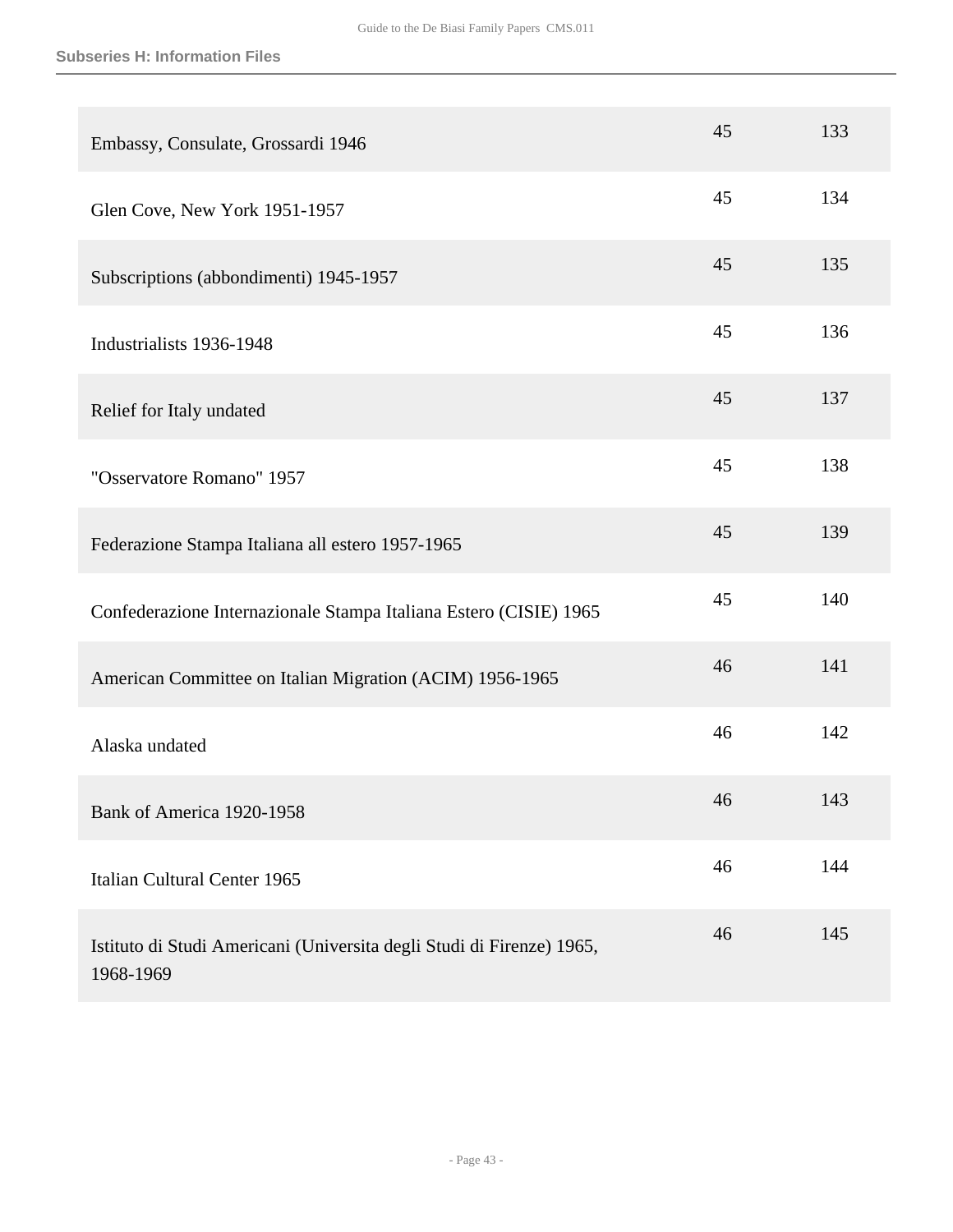| Mafia (Italy) 1960s                                            | 46 | 146 |
|----------------------------------------------------------------|----|-----|
| Fascism in Italy undated                                       | 46 | 147 |
| Racism in Italy 1934-1939                                      | 46 | 148 |
| Voice of America undated                                       | 46 | 149 |
| "The Fight for Columbus Day" 1912-1960                         | 46 | 150 |
| <b>Braga Congress undated</b>                                  | 46 | 151 |
| Protestantism in Italy undated                                 | 46 | 152 |
| Protestantism among Italians and Italian Americans 1930s-1940s | 47 | 153 |
| The Italian "Soul" undated                                     | 47 | 154 |
| Academia Della Forchetta undated                               | 47 | 155 |
| Dr. Cumella 1969                                               | 47 | 156 |
| George Washington 1920s-1930s                                  | 47 | 157 |
| Nazism and Fascism 1930s-1942                                  | 47 | 158 |
| Mussolini undated                                              | 47 | 159 |